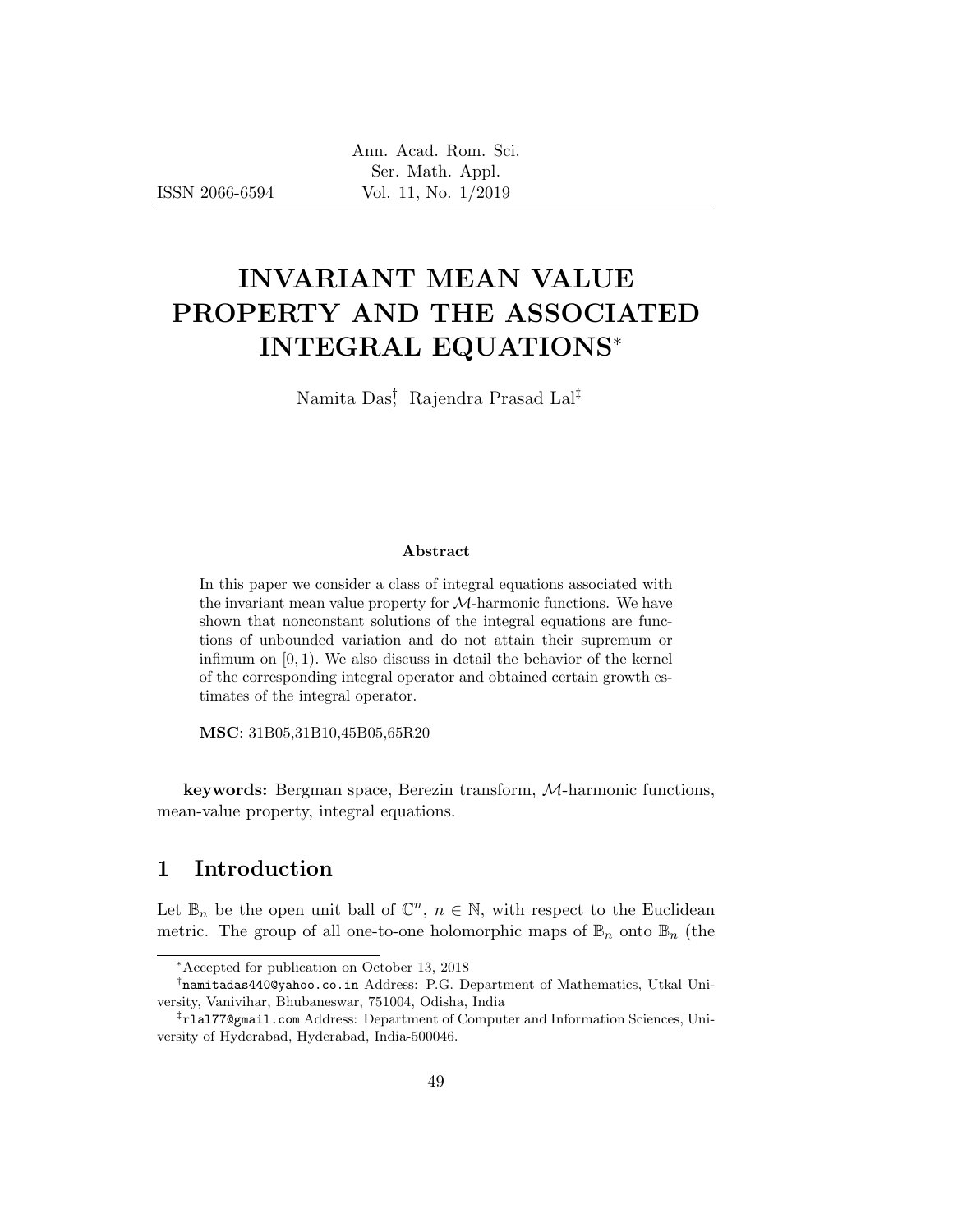automorphisms of  $\mathbb{B}_n$ ) will be denoted by  $Aut(\mathbb{B}_n)$ . It is generated by the unitary operators on  $\mathbb{C}^n$  and the involutions  $\phi_a$  of the form

$$
\phi_a(z) = \frac{a - \mathcal{P}z - (1 - |a|^2)^{\frac{1}{2}}Qz}{1 - \langle z, a \rangle} \tag{1}
$$

where  $a \in \mathbb{B}_n$ ,  $\mathcal{P}$  is the orthogonal projection onto the space spanned by a,  $Qz = z - \mathcal{P}z,$ 

$$
\langle z, a \rangle = \sum_{i=1}^{n} z_i \overline{a_i}
$$
, and  $|a|^2 = \langle a, a \rangle$ .

Let  $G_0 = \{ \psi \in Aut(\mathbb{B}_n) : \psi(0) = 0 \}.$  It is well known [16] that  $G_0$  is compact and that  $G_0$  is a subgroup of the unitary group  $\mathcal{U}_n$  of  $\mathbb{C}^n$ . Given  $\psi \in Aut(\mathbb{B}_n)$ , let  $a = \psi^{-1}(0)$ , then we have,

$$
\psi \circ \phi_a(0) = \psi(a) = 0,
$$

thus  $\psi \circ \phi_a \in G_0$  and so there exists a unitary matrix U such that  $\psi = U \phi_a$ where  $U \in G_0$ .

The invariant Laplacian  $\tilde{\triangle}$  is defined [13] for  $f \in C^2(\mathbb{B}_n)$  by

$$
(\tilde{\Delta}f)(z) = \Delta (f \circ \phi_z)(0),
$$

where  $\triangle$  is the ordinary Laplacian. It commutes with every  $\psi \in Aut(\mathbb{B}_n)$ :

$$
(\widetilde{\triangle} f) \circ \psi = \widetilde{\triangle} (f \circ \psi).
$$

The M-harmonic functions in  $\mathbb{B}_n$  are those for which  $\tilde{\triangle} f = 0$ . We recall that "M-harmonic" is the same as "harmonic" when  $n = 1$ , but not when  $n > 1$ . For more details see [1], [3] and [2].

The letter  $\nu$  denotes the Lebesgue measure on  $\mathbb{C}^n$ , normalized so that  $\nu(\mathbb{B}_n) = 1$  and for  $1 \le p \le \infty$ , the space  $L^p(\mathbb{B}_n)$  refers to the usual Lebesgue spaces and the integration is with respect to the measure  $\nu$ . When  $n = 1$ ,  $d\nu = dA$ , the normalized area measure on  $\mathbb{D}$ , the open unit disk in the complex plane C. If  $\Delta f = 0$  then the mean value of f on spheres of radius  $r < 1$ is  $f(0)$ . If f is also in  $L^1(\mathbb{B}_n)$  it follows that

$$
\int_{\mathbb{B}_n} (f \circ \psi) d\nu = f(\psi(0)) \tag{2}
$$

for every  $\psi \in Aut(\mathbb{B}_n)$ . It happens as  $\tilde{\triangle} f = 0$  implies  $\tilde{\triangle} (f \circ \psi) = 0$  for all  $\psi \in Aut(\mathbb{B}_n)$ . The property described in equation (2) is called the invariant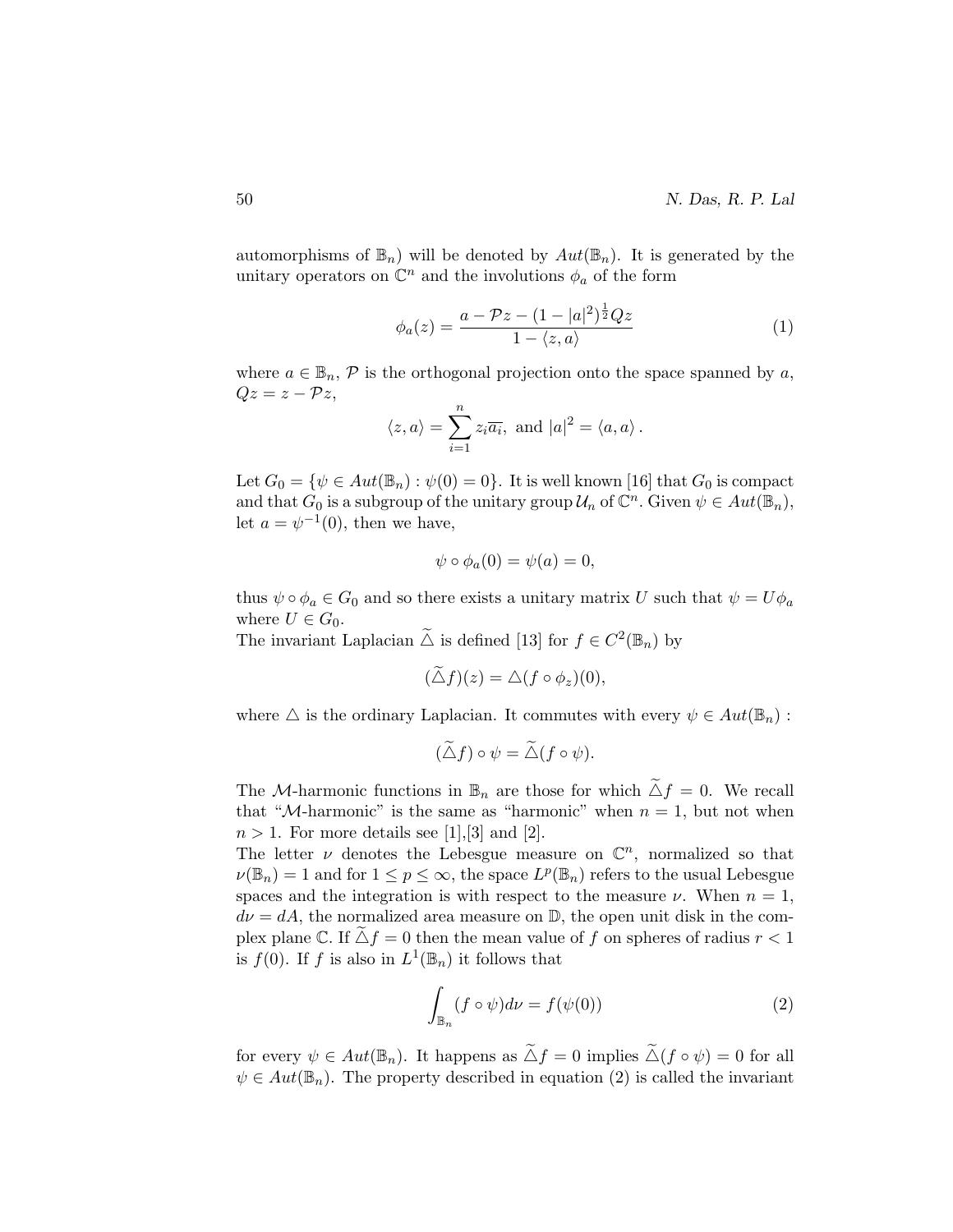mean value property. It is invariant in the sense that  $f \circ \psi$  has it for every  $\psi \in Aut(\mathbb{B}_n)$  whenever f has it. One may now again ask about the converse:

(Q) If  $f \in L^1(\mathbb{B}_n)$  satisfies (2) for every  $\psi \in Aut(\mathbb{B}_n)$ , does it follow that f is  $M$ -harmonic?

The answer was found to be affirmative if  $n \leq 11$ , negative if  $n \geq 12$ . Rudin [13], [4], proved the result for  $C(\overline{\mathbb{B}_n})$  instead of  $L^1(\mathbb{B}_n)$ . In 1991, Axler and Cuckovic [4] proved the result when  $f \in L^1(\mathbb{D}, dA)$  and the radialization of  $f \circ \phi$  is continuous on the closed unit disk for all  $\phi \in Aut(\mathbb{D})$ . Englis [6] proved the result for  $L^{\infty}(\mathbb{D})$ . In 1993, Ahern, Flores and Rudin [1] and Yi [15] proved the result for  $L^1(\mathbb{B}_n)$ ,  $n \geq 1$ . They proved that if  $f \in L^1(\mathbb{B}_n)$ satisfies (2) for every  $\psi \in Aut(\mathbb{B}_n)$ , then f is M-harmonic if  $n \leq 11$  but this is not true if  $n \geq 12$ . Related work in this area can also be found in [5], [8] and [11].

It will be advantageous to recast the mean value property in terms of the linear operator  $T_0$  defined by

$$
(T_0f)(z) = \int_{\mathbb{B}_n} (f \circ \phi_z) d\nu,
$$

for  $f \in L^1(\mathbb{B}_n)$ ,  $z \in \mathbb{B}_n$ . Since every  $\psi \in Aut(\mathbb{B}_n)$  has the form  $\psi = \phi_z U$ for some  $z \in \mathbb{B}_n$ , and some unitary operator U, the rotation invariance of  $\nu$ shows that an  $f \in L^1(\mathbb{B}_n)$  satisfies (2) for every  $\psi \in Aut(\mathbb{B}_n)$  if and only if  $T_0 f = f$ . For  $f \in L^1(\mathbb{B}_n)$ ,  $z \in \mathbb{B}_n$ ,

$$
(T_0 f)(z) = \int_{\mathbb{B}_n} f(\phi_z(w)) d\nu(w).
$$
 (3)

If we replace w by  $\phi_z(w)$  in this integral, we obtain a second formula for  $T_0f$ , namely

$$
(T_0 f)(z) = \int_{\mathbb{B}_n} \frac{(1 - |z|^2)^{n+1}}{|1 - \langle z, w \rangle|^{2(n+1)}} f(w) d\nu(w).
$$
 (4)

The passage from (3) to (4) uses the identity

$$
1 - |\phi_z(w)|^2 = \frac{(1 - |z|^2)(1 - |w|^2)}{|1 - \langle z, w \rangle|^2}
$$

and the fact that the (real) Jacobian of  $\phi_z$  is

$$
(J_{\mathbb{R}}\phi_z)(w) = \frac{(1-|z|^2)^{n+1}}{|1-\langle z,w\rangle|^{2n+2}}.
$$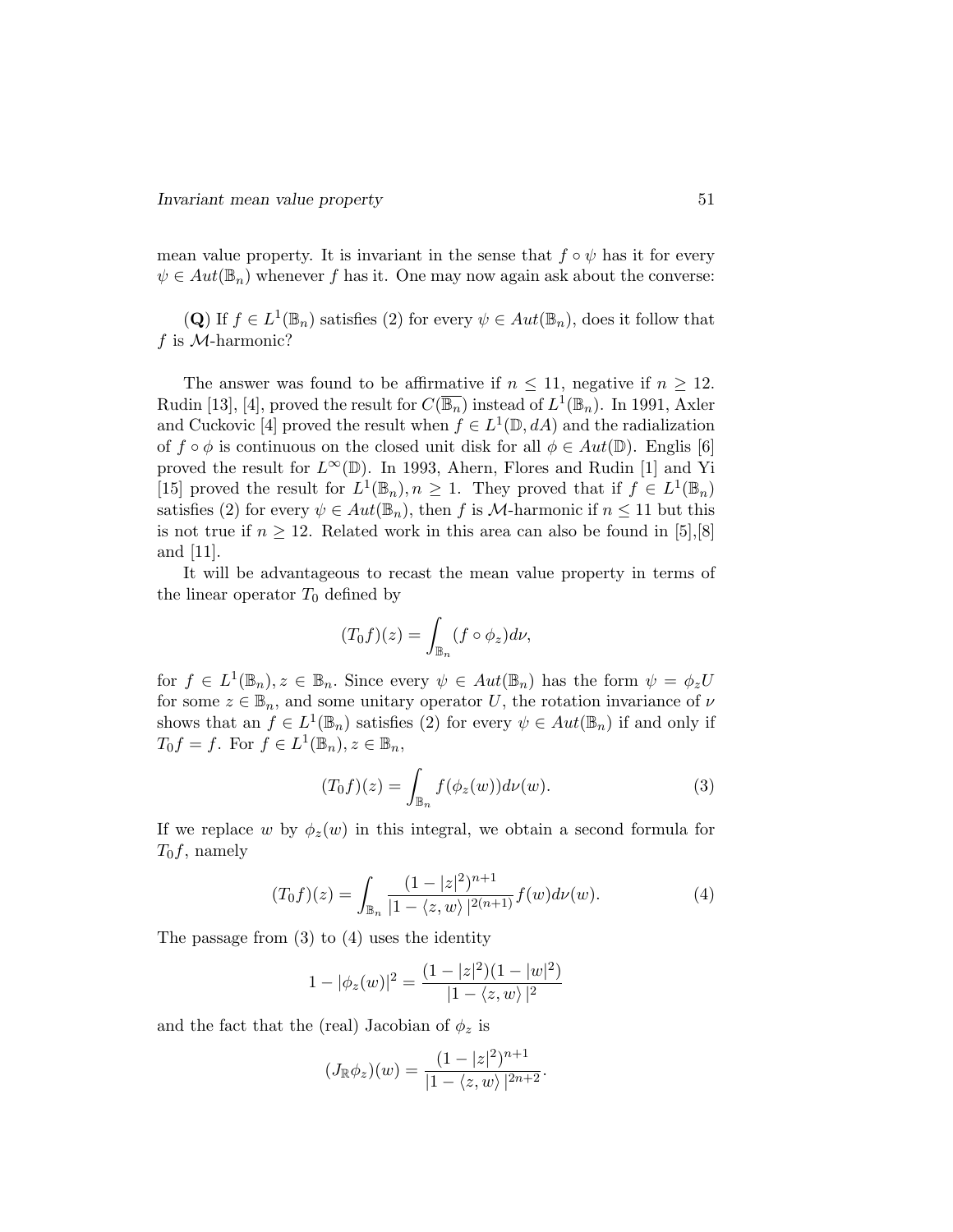For details see [1] and [10].

Now suppose f is radial. That is, there is a function  $g : [0, 1] \to \mathbb{C}$  such that  $f(z) = g(|z|^2)$ . The assumption  $T_0 f = f$  leads then from (4) to the integral equation (the detail derivation is given in section 2)

$$
g(x) = (1-x)^{n+1} \int_0^1 \frac{n+tx}{(1-tx)^{n+2}} g(t) t^{n-1} dt
$$
 (5)

and since the constants are the only radial  $M$ -harmonic functions, our question (Q) has an affirmative answer if and only if the constants are the only solutions of (5) in  $L^1[0,1]$ . From the results of Ahern, Flores and Rudin [1] it follows that this is so for all  $n \leq 11$  but not for  $n \geq 12$ . In fact, (5) can be studied for all n, not necessarily integers, and then the question arises: At which point between 11 and 12 does the above mentioned integral equation (5) has non-constant solutions ? The equation (5) is also mentioned and studied by Axler, Cuckovic [4], Ahern, Flores and Rudin [1], Yi [15]. In 1995, Yi [15] gave a characterization of the functions fixed by the integral operator

$$
Tg(x) = (1-x)^{n+1} \int_0^1 \frac{n+tx}{(1-tx)^{n+2}} g(t) t^{n-1} dt.
$$
 (6)

Yi [15] showed that equation (5) has only constant solutions if and only if the equation (2) has only *M*-harmonic solutions in  $L^1(\mathbb{B}_n, d\nu)$ . In [15], a critical point  $11 + \epsilon_0$ ,  $0 < \epsilon_0 < 1$ , was found such that the target equation has only constant solutions if and only if  $1 \leq n \leq 11 + \epsilon_0$ .

Let  $\Gamma(s)$  stands for the usual Gamma function, which is an analytic function of s in the whole complex plane except for simple poles at the points  $\{0, -1, -2, \dots\}$ . In fact

$$
\Gamma(z) = \frac{e^{-\beta z}}{z} \prod_{n=1}^{\infty} \left(1 + \frac{z}{n}\right)^{-1} e^{\frac{z}{n}}
$$

where  $\beta$  is the Euler's constant; its approximate value is 0.57722.

In this work we consider the integral equation (5) associated with the invariant volume mean value property. The spectral properties of the integral operator T associated with the integral equation (5) are discussed. It is proved that non-constant solutions of (5) are functions of unbounded variation for all  $n \geq 1$ ,  $n \in \mathbb{N}$ ; moreover, these non-constant solutions do not attain supremum and infimum in  $[0, 1)$  but approach both at 1. Berezin transform and its connection with the integral operator  $T$  is established. We also study the behavior of the kernel of the integral operator and obtained some estimates on the growth rate of the integral operator T.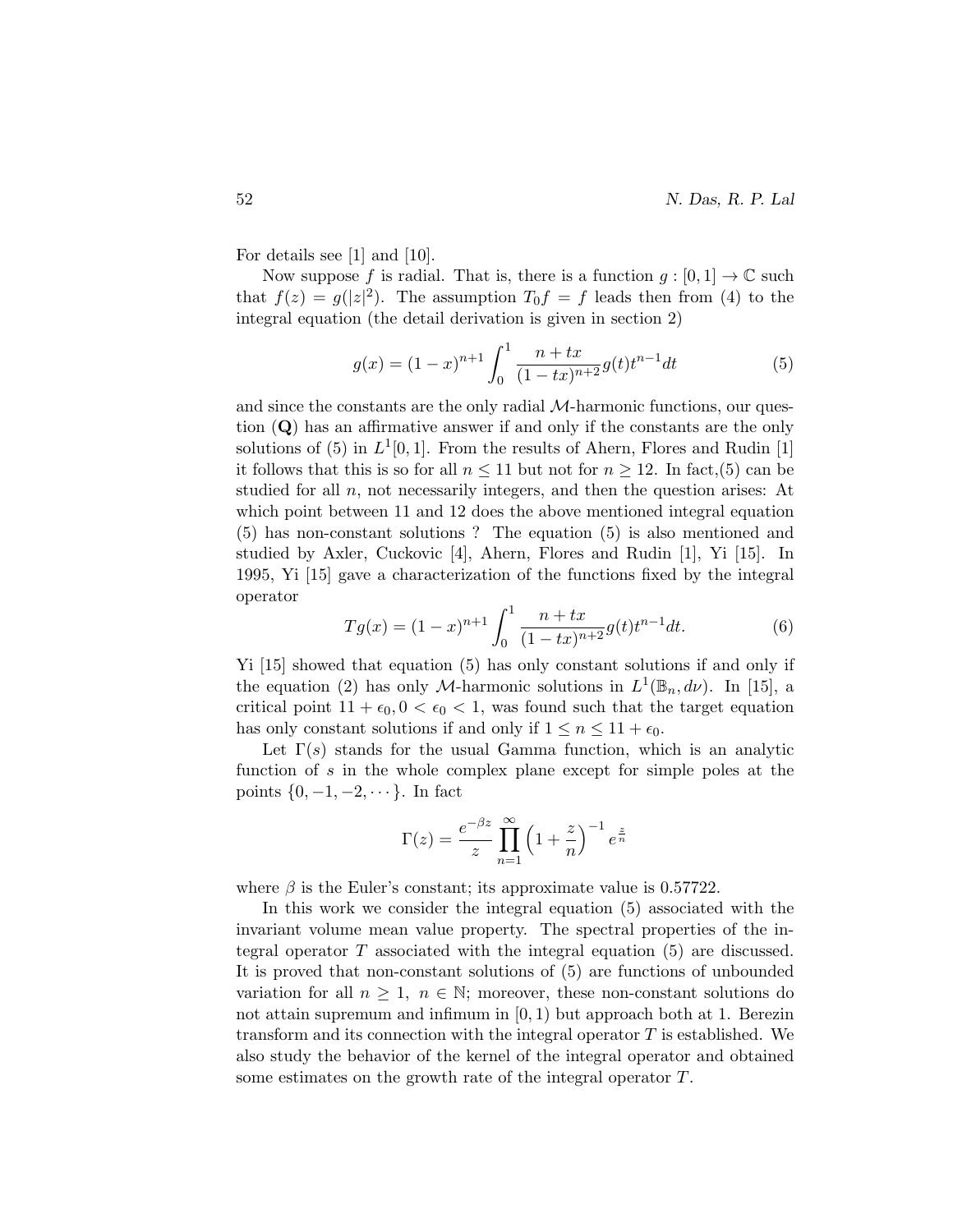The organization of this paper is as follows: In section 2, we give a characterization of  $M$ -harmonic functions  $u$  in terms of invariant mean value property and radialization of  $u \circ \psi$ ,  $\psi \in Aut(\mathbb{B}_n)$ . This is an extension of the result of Axler and Cuckovic  $[4]$ . We then show that if f is radial and there is a function  $g: [0,1] \to \mathbb{C}$  such that  $f(z) = g(|z|^2)$  then f is a fixed point of the Berezin transform  $B$  if and only if

$$
g(x) = (1-x)^{n+1} \int_0^1 \frac{n+tx}{(1-tx)^{n+2}} g(t) t^{n-1} dt = Tg(x).
$$
 (7)

Consequently we show that if the constant functions are the only functions  $V \in C([0, 1)) \cap L^{1}[0, 1]$  such that

$$
V(t) = (1-t)^{n+1} \int_0^1 \frac{n+ts}{(1-ts)^{n+2}} V(s) s^{n-1} ds
$$

for every  $t \in [0, 1)$  then functions in  $C(\mathbb{B}_n) \cap L^1(\mathbb{B}_n, d\nu)$  having the invariant volume mean value property is  $M$ -harmonic. In section 3 we investigate whether constants are the only solutions of the integral equation (5) in  $L^1[0,1]$  for all integers  $n \geq 1$  and  $n \leq 11$  and study the behavior of the solutions of the integral equations when  $n \geq 12$ . We show that the operator T leaves  $L^{\infty}[0,1]$  invariant, is continuous on that space and has spectral radius 1, again on that space. Moreover we show that any fixed points of T other than the constants have unbounded variation and do not attain their supremum or infimum on  $[0, 1)$ . In section 4 we study the behavior of the kernel of the integral operator and in section 5, we obtain certain estimates on the growth rate of the integral operator T.

### 2 Radial functions and the invariant MVP

**Definition:** Let f be a function in  $L^1(\mathbb{D})$  and let  $R(f) = rad(f)$  be the function defined by

$$
R(f)(w) = rad(f)(w) = \frac{1}{2\pi} \int_0^{2\pi} f(e^{it}w)dt.
$$
 (8)

We say that  $R(f)$  is the radialization of f and we say that f is radial if it is equal to its radialization. Thus a radial function is such that  $f(z) = f(|z|)$ . Let  $S_n$  be the boundary of the open unit ball  $\mathbb{B}_n$  in  $\mathbb{C}^n$ .

For a function u defined on  $\mathbb{B}_n$ , the radialization of u, denoted by Ru, is the function on  $\mathbb{B}_n$  defined by

$$
Ru(x) = \int_{S_n} u(|x|\xi) d\sigma(\xi).
$$
 (9)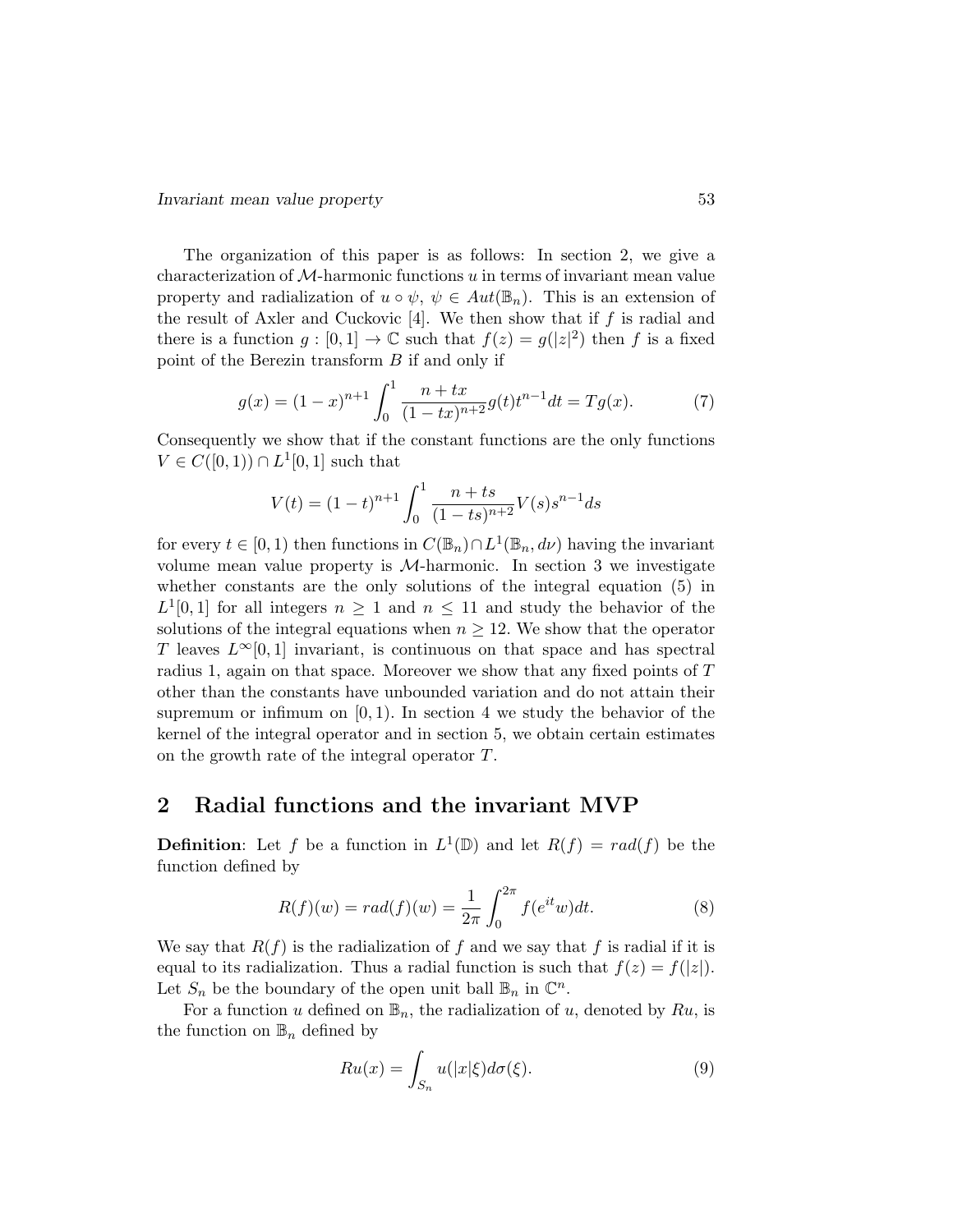Here  $d\sigma$  be the normalized surface-area measure (Hausdorff measure) of  $S_n$ such that  $\sigma(S_n) = 1$ .

In the following theorem we give a characterization of  $M$ -harmonic functions u in terms of invariant mean value property and radialization of  $u \circ \psi$ ,  $\psi \in Aut(\mathbb{B}_n)$ . This is an extension of the result of Axler and Cuckovic [4].

**Theorem 2.1.** Suppose that  $u \in C(\mathbb{B}_n) \cap L^1(\mathbb{B}_n, d\nu)$ . Then u is Mharmonic on  $\mathbb{B}_n$  if and only if

$$
\int_{\mathbb{B}_n} (u \circ \psi) d\nu = u(\psi(0)) \tag{10}
$$

and

$$
R(u \circ \psi) \in C(\overline{\mathbb{B}_n})\tag{11}
$$

for every  $\psi \in Aut(\mathbb{B}_n)$ .

**Proof:** Suppose that u is M-harmonic on  $\mathbb{B}_n$ . Let  $\psi \in Aut(\mathbb{B}_n)$ . As we have already seen in section 1 that  $u \circ \psi$  is M-harmonic and so (10) holds. Hence

$$
\int_{S_n} (u \circ \psi)(|x|\xi) d\sigma(\xi) = (u \circ \psi)(0). \tag{12}
$$

Thus  $R(u \circ \psi)(x) = (u \circ \psi)(0)$ . That is,  $R(u \circ \psi)$  is a constant function on  $\mathbb{B}_n$ , with value  $u(\psi(0))$ . So (11) also holds. Now suppose, (10) and (11) hold. Let  $\psi \in Aut(\mathbb{B}_n)$  and let  $v = R(u \circ \psi)$ . From (11), we have  $v \in C(\mathbb{B}_n)$ . In what follows, we shall prove that  $v$  satisfies the invariant volume mean value property. Fix  $\phi \in Aut(\mathbb{B}_n)$ . Then

$$
\int_{\mathbb{B}_n} (v \circ \phi) d\nu = \int_{\mathbb{B}_n} R(u \circ \psi) (\phi(w)) d\nu(w) \tag{13}
$$

$$
= \int_{\mathbb{B}_n} \int_{S_n} u(\psi(|\phi(w)|\xi)) d\sigma(\xi) d\nu(w). \tag{14}
$$

For each  $\xi \in S_n$ , define  $g_{\xi} \in Aut(\mathbb{B}_n)$  by  $g_{\xi}(w) = \psi(|\phi(w)|\xi)$ . Notice that  $g_{\xi}(w) = (V \circ \phi_{z_{\xi}})(w)$  for some unitary V, and involution  $\phi_{z_{\xi}}, z_{\xi} \in \mathbb{B}_n$ . Thus,

$$
\int_{S_n} \int_{\mathbb{B}_n} |u(\psi(|\phi(w)|\xi))| d\nu(w) d\sigma(\xi)
$$
\n
$$
= \int_{S_n} \int_{\mathbb{B}_n} |(u \circ V)(w)| (J_{\mathbb{R}} \phi_{z_{\xi}})(w) d\nu(w) d\sigma(\xi)
$$
\n
$$
= \int_{S_n} \int_{\mathbb{B}_n} |(u \circ V)(w)| \frac{(1-|z_{\xi}|^2)^{n+1}}{|1-\langle z_{\xi}, w \rangle|^{2(n+1)}} d\nu(w) d\sigma(\xi)
$$
\n
$$
\leq K \int_{\mathbb{B}_n} |(u \circ V)(w)| d\nu(w) < \infty.
$$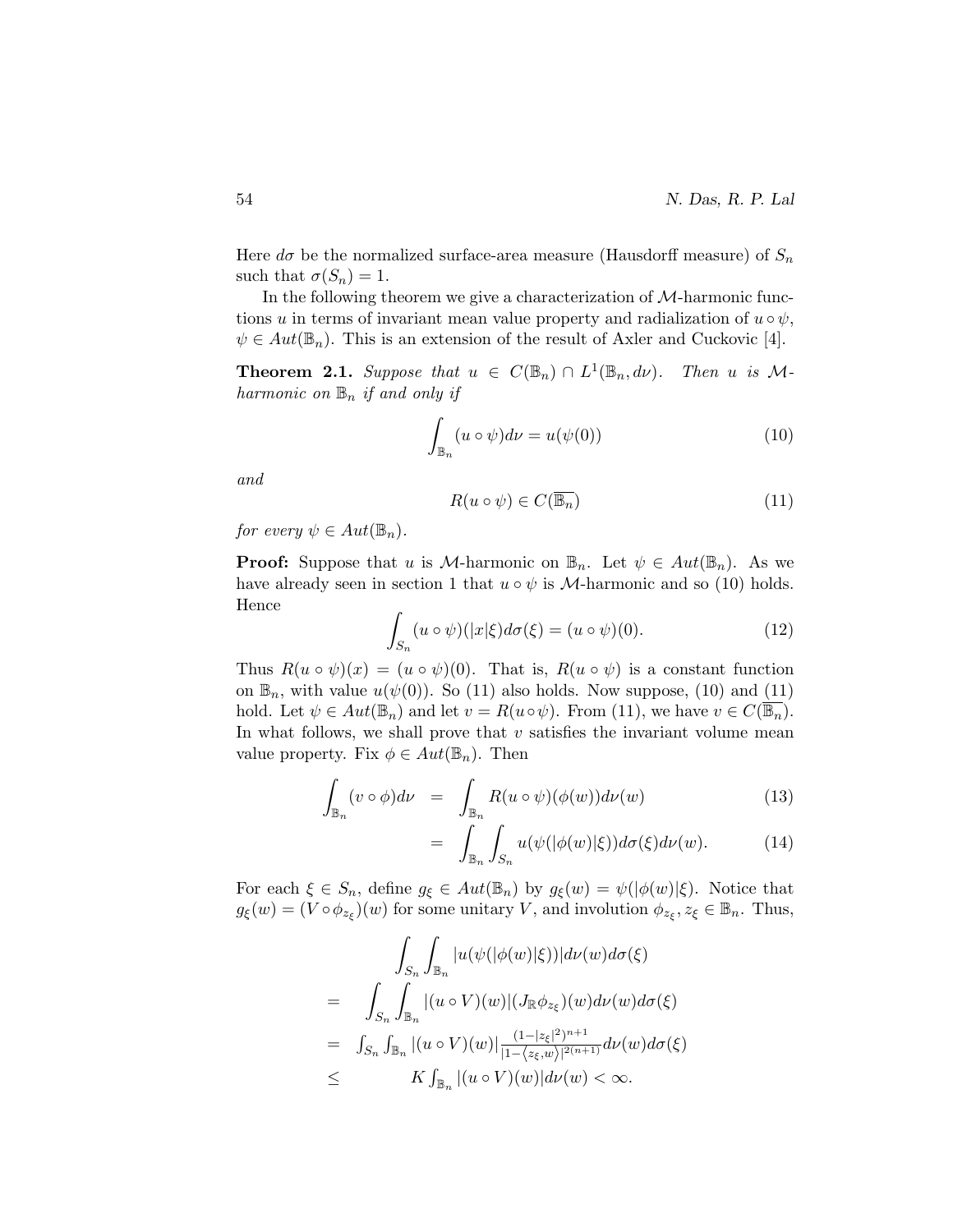Thus we can apply Fubini's theorem to obtain

$$
\int_{\mathbb{B}_n} (v \circ \phi) d\nu = \int_{S_n} \int_{\mathbb{B}_n} u(\psi(|\phi(w)|\xi)) d\nu(w) d\sigma(\xi)
$$
\n
$$
= \int_{S_n} \int_{\mathbb{B}_n} (u \circ V \circ \phi_{z_{\xi}})(w) d\nu(w) d\sigma(\xi)
$$
\n
$$
= \int_{S_n} (u \circ V \circ \phi_{z_{\xi}})(0) d\sigma(\xi)
$$
\n
$$
= \int_{S_n} u(\psi(|\phi(0)|\xi)) d\sigma(\xi)
$$
\n
$$
= R(u \circ \psi)(\phi(0)) = v(\phi(0)).
$$

Thus v is a continuous function on  $\overline{\mathbb{B}_n}$  that has the invariant volumemean-value property. Hence, v is  $\mathcal{M}$ -harmonic [13] on  $\mathbb{B}_n$ . Because v is also a radial function, the mean value property implies that  $v$  is a constant function on  $\mathbb{B}_n$  with value  $v(0)$ . Recall that  $v = R(u \circ \psi)$ , so

$$
\int_{S_n} (u \circ \psi)(|x|\xi) d\sigma(\xi) = u(\psi(0))
$$
\n(15)

for every  $\psi \in Aut(\mathbb{B}_n)$ ,  $x \in \mathbb{B}_n$ . In other words, u has the invariant mean value property (the usual version, not the volume mean value property). Thus, u is M-harmonic on  $\mathbb{B}_n$ .  $\square$ 

We now consider the Bergman space  $L^2_a(\mathbb{B}_n)$  of holomorphic functions in  $L^2(\mathbb{B}_n, d\nu)$ . The reproducing kernel  $K_{\mathbb{B}_n}(z, w)$  of  $L^2_a(\mathbb{B}_n, d\nu)$  is holomorphic in z and antiholomorphic in w and

$$
\int_{\mathbb{B}_n} |K_{\mathbb{B}_n}(z, w)|^2 d\nu(w) = K_{\mathbb{B}_n}(z, z) > 0
$$
\n(16)

for all  $z \in \mathbb{B}_n$ . Thus we define for each  $\lambda \in \mathbb{B}_n$ , a unit vector  $k_\lambda$  in  $L^2_a(\mathbb{B}_n)$ by

$$
k_{\lambda}(z) = \frac{K_{\mathbb{B}_n}(z,\lambda)}{\sqrt{K_{\mathbb{B}_n}(\lambda,\lambda)}}.
$$
\n(17)

For  $z, \lambda \in \mathbb{B}_n$ ,

$$
K_{\mathbb{B}_n}(z,\lambda) = \frac{n!}{(1-z\cdot\overline{\lambda})^{n+1}}\tag{18}
$$

where  $z \cdot \overline{\lambda} = z_1 \overline{\lambda}_1 + z_2 \overline{\lambda}_2 + \dots + z_n \overline{\lambda}_n$ . For detail see [10]. If  $f \in L^1(\mathbb{B}_n, d\nu)$ , the Berezin transform of  $f$  is defined by

$$
(Bf)(w) = \int_{\mathbb{B}_n} f(z) |k_w(z)|^2 d\nu(z)
$$
 (19)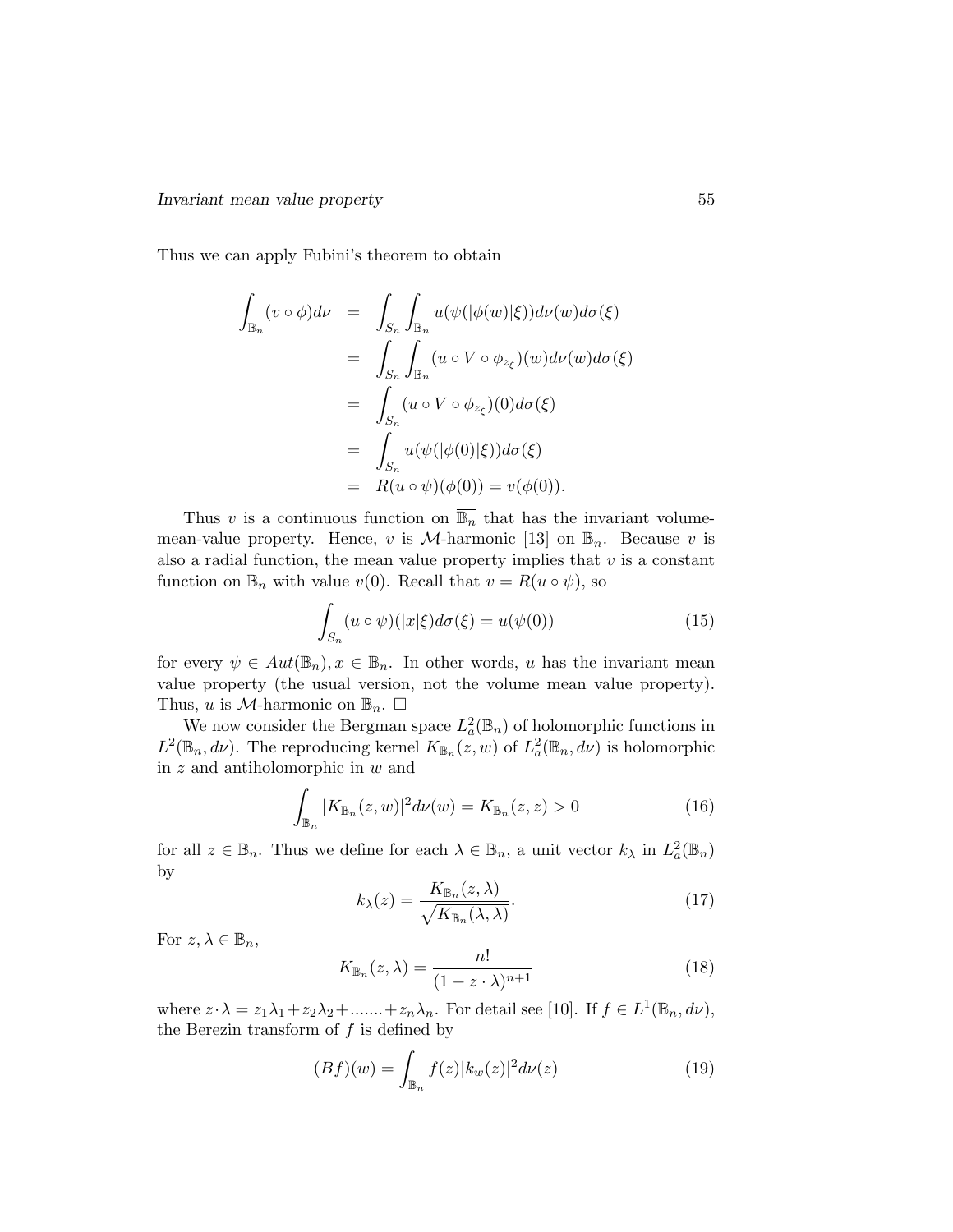where  $k_w(z)$  is the normalized reproducing kernel at  $w \in \mathbb{B}_n$ . Notice that  $k_w \in L^{\infty}(\mathbb{B}_n)$  for all  $w \in \mathbb{B}_n$ , so the definition makes sense. For  $f \in$  $L^1(\mathbb{B}_n, d\nu),$ 

$$
(Bf)(z) = \int_{\mathbb{B}_n} f(\phi_z(w)) d\nu(w).
$$
 (20)

This can be verified as follows: for any  $\psi \in Aut(\mathbb{B}_n)$ , we denote by  $J_{\psi}(z)$ the complex Jacobian determinant of the mapping  $\psi : \mathbb{B}_n \to \mathbb{B}_n$ . If  $a \in \mathbb{B}_n$ , then by a result of [16], there exists a unimodular constant  $\theta(a)$  such that  $J_{\phi_a}(z) = \theta(a)k_a(z)$  for all  $z \in \mathbb{B}_n$  and  $|J_{\phi_a}(z)| = |k_a(z)|^2$ . Thus

$$
(Bf)(z) = \int_{\mathbb{B}_n} f(w) |k_z(w)|^2 d\nu(w) = \int_{\mathbb{B}_n} (f \circ \phi_z)(w) d\nu(w).
$$
 (21)

If  $f \in L^1(\mathbb{B}_n)$ , we say f satisfies the invariant volume mean value property if

$$
\int_{\mathbb{B}_n} (f \circ \psi) d\nu = f(\psi(0)) \tag{22}
$$

for every  $\psi \in Aut(\mathbb{B}_n)$ . If

$$
(T_0 f)(z) = \int_{\mathbb{B}_n} (f \circ \phi_z) d\nu \tag{23}
$$

and  $f \in L^1(\mathbb{B}_n)$ , then we say f satisfies the invariant volume mean value property if and only if  $T_0f = f$ . That is, if and only if  $Bf = f$ . Suppose f is radial and there is a function  $g: [0,1] \to \mathbb{C}$  such that  $f(z) = g(|z|^2)$ . In the following theorem, we shall prove that  $Bf = f$  if and only if

$$
g(x) = (1-x)^{n+1} \int_0^1 \frac{n+tx}{(1-tx)^{n+2}} g(t) t^{n-1} dt = Tg(x).
$$
 (24)

**Theorem 2.2.** If f is radial and  $f(z) = g(|z|^2)$  then  $Bf = f$  if and only if

$$
g(x) = (1-x)^{n+1} \int_0^1 \frac{n+tx}{(1-tx)^{n+2}} g(t) t^{n-1} dt.
$$
 (25)

**Proof:** Recall that  $(Bf)(z) = \sqrt{2}$  $\mathbb{B}_n$  $(1-|z|^2)^{n+1}$  $\frac{(1+|z|)}{|1-\langle z,w\rangle|^{2(n+1)}} f(w) d\nu(w)$ . If  $f(w) =$  $g(|w|^2) = g(r^2)$  then from [13] it follows that

$$
(Bf)(z) = (1 - |z|^2)^{n+1} 2n \int_0^1 I_{n+2}(rz) r^{2n-1} g(r^2) dr \tag{26}
$$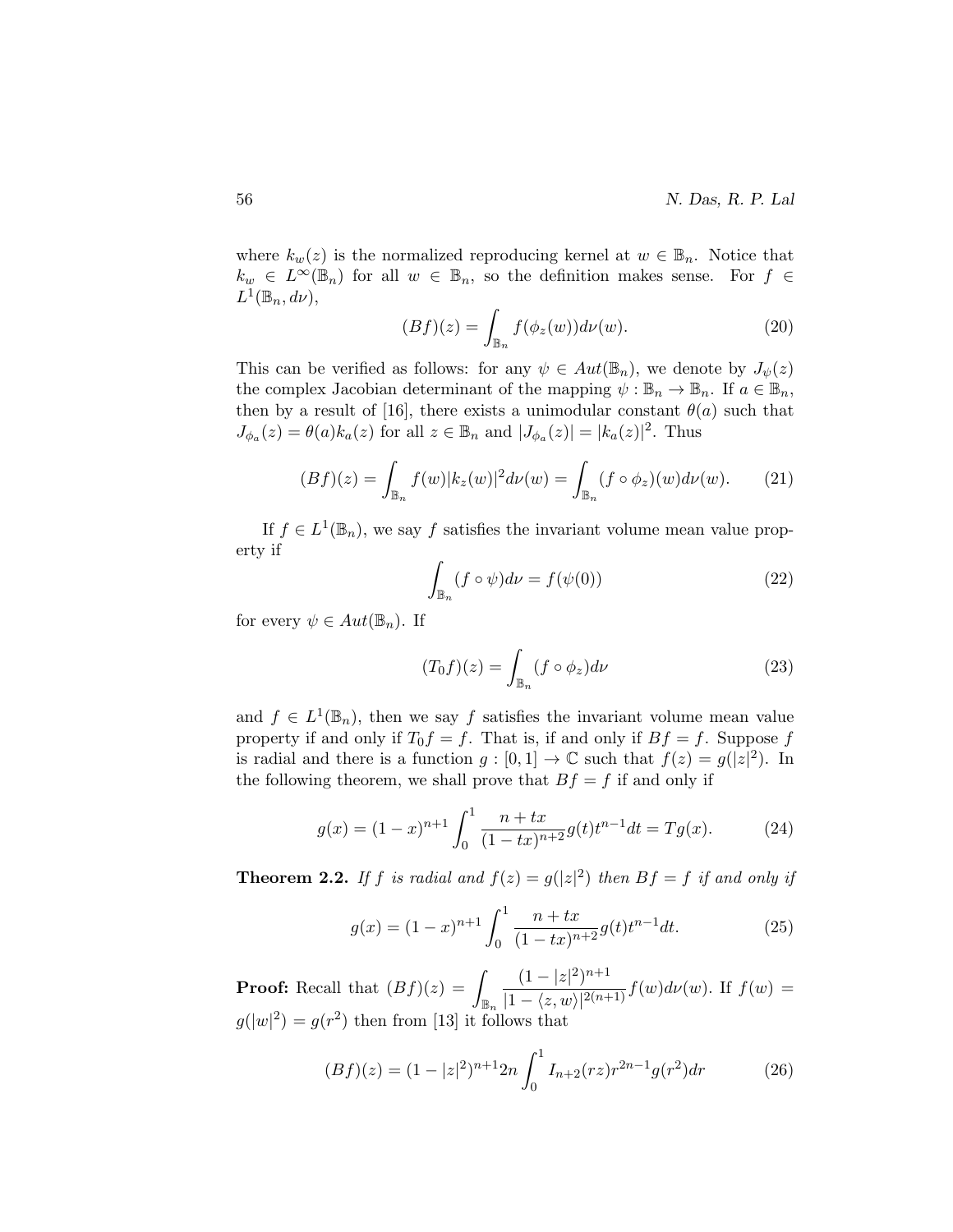and

$$
I_{n+2}(rz) = \frac{\Gamma(n)}{\Gamma^2(n+1)} \sum_{k=0}^{\infty} \frac{\Gamma^2(k+n+1)}{\Gamma(k+1)\Gamma(k+n)} |rz|^{2k}
$$
 (27)

where we use polar coordinates  $w = r\zeta, \zeta \in S_n$  (the sphere that bounds the open unit ball  $\mathbb{B}_n$ ). Since  $\Gamma(n) = (n-1)!$  for all  $n \in \mathbb{N}$ , hence

$$
I_{n+2}(rz) = \frac{(n-1)!}{n!n!} \sum_{k=0}^{\infty} \frac{(k+n)!(k+n)!}{k!(k+n-1)!} |rz|^{2k}.
$$
 (28)

If  $n = 1$ , then

$$
\sum_{k=0}^{\infty} \frac{(k+1)(k+1)!}{k!} |rz|^{2k} = \sum_{k=0}^{\infty} (k+1)^2 |rz|^{2k}
$$
  
= 
$$
\frac{1}{2} \left[ \sum_{k=0}^{\infty} 2(k+1)^2 |rz|^{2k} \right]
$$
  
= 
$$
\frac{1}{2} \left[ \sum_{k=1}^{\infty} (k+1)k |rz|^{2(k-1)} + \sum_{k=1}^{\infty} (k+1)k |rz|^{2k} \right].
$$

Let  $u = |rz|^2$ ,  $s = |z|^2$ ,  $t = r^2$ . Thus  $u = ts$ . Then

$$
I_3(rz) = \frac{1}{2} \left[ \sum_{k=1}^{\infty} (k+1)ku^{k-1} + \sum_{k=1}^{\infty} (k+1)ku^k \right]
$$
  
\n
$$
= \frac{(1+u)}{2} \sum_{k=1}^{\infty} (k+1)ku^{k-1}
$$
  
\n
$$
= \frac{(1+u)}{2} \frac{d}{du} \left( \sum_{k=1}^{\infty} (k+1)u^k \right)
$$
  
\n
$$
= \frac{(1+u)}{2} \frac{d}{du} \left( \sum_{k=1}^{\infty} ku^{k-1} \right)
$$
  
\n
$$
= \frac{(1+u)}{2} \frac{d}{du} \left( \frac{1}{(1-u)^2} \right) = \frac{1+u}{(1-u)^3}
$$
  
\n
$$
= \frac{1+ts}{(1-ts)^3}.
$$

We shall now show that  $\sum_{n=1}^{\infty}$  $_{k=0}$  $(k + n)(k + n)!$  $\frac{n(k+n)!}{n!k!}$  $|rz|^{2k} = \frac{n+ts}{(1-ts)^n}$  $\frac{n+160}{(1-ts)^{n+2}}$  for all  $n \in$ 

N. This identity is true for  $n = 1$ . So suppose  $\sum_{n=1}^{\infty}$  $k=0$  $(k + m)(k + m)!$  $\frac{m!k!}{m!k!}$   $|rz|^{2k} =$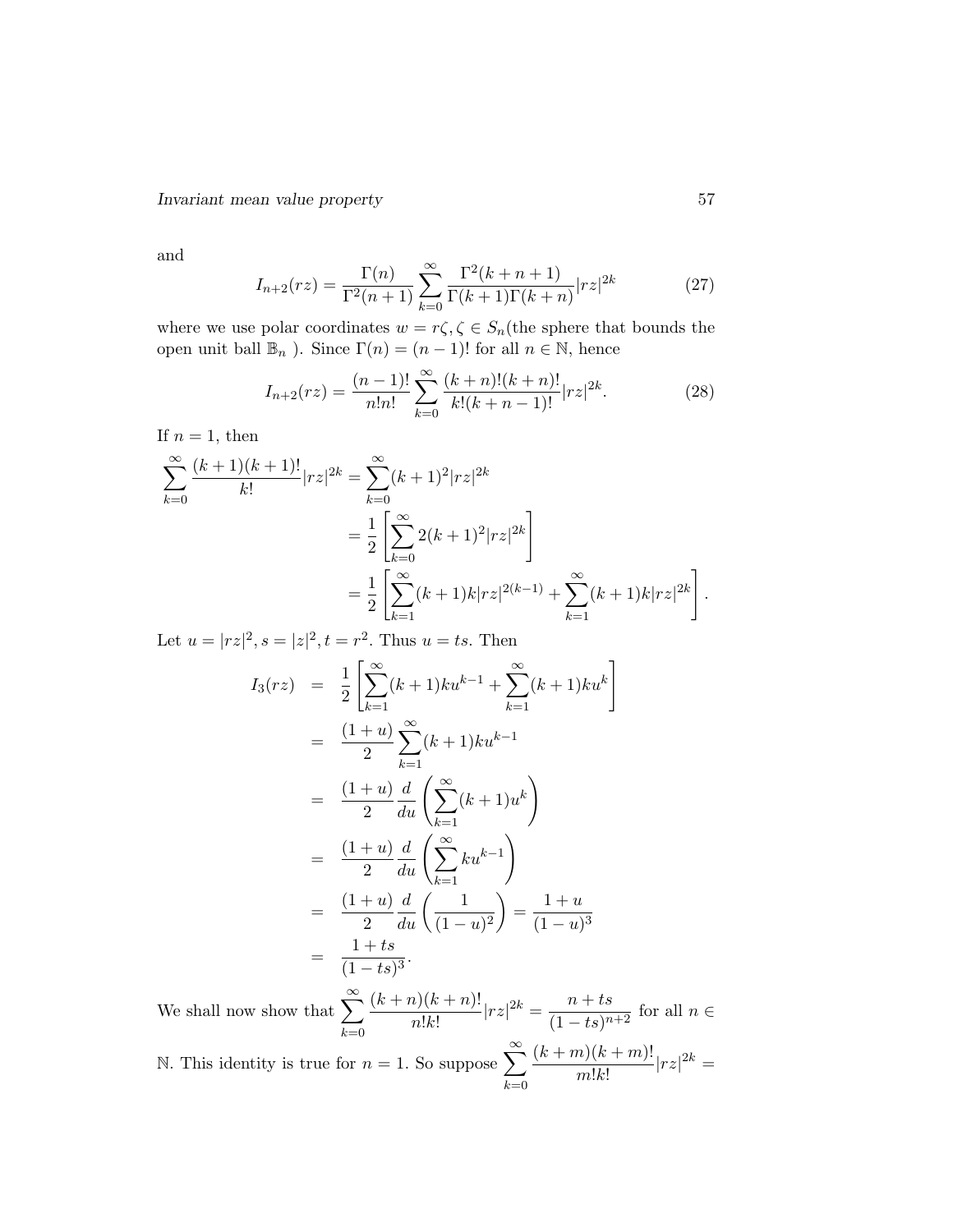58 N. Das, R. P. Lal

 $\frac{m+ts}{(1-ts)^{m+2}}$ . We shall prove that  $\sum^{\infty}$  $_{k=0}$  $(k + m + 1)(k + m + 1)!$  $\frac{(m+1)(k+m+1)!}{(m+1)!k!}|rz|^{2k} = \frac{(m+1)+ts}{(1-ts)^{m+3}}.$  (29)

Since  $\sum_{n=1}^{\infty}$  $_{k=0}$  $(k + m)(k + m)!$  $\frac{m!k!}{m!k!}u^k = \frac{m+u}{(1-u)^{m+2}}$ , by taking the derivatives of both the sides we get

$$
\sum_{k=1}^{\infty} \frac{(k+m)(k+m)!}{m!k!} k u^{k-1} = \frac{(1-u)^{m+2} - (m+2)(1-u)^{m+1}(-m-u)}{(1-u)^{2m+4}}
$$

$$
= \frac{(1+m)^2 + u(1+m)}{(1-u)^{m+3}}.
$$

Thus

$$
\sum_{k=1}^{\infty} \frac{(k+m)(k+m)!}{(k-1)!m!} u^{k-1} = \sum_{k=1}^{\infty} \frac{k(k+m)(k+m)!}{m!k!} u^{k-1}
$$

$$
= \frac{(1+m)(1+m+u)}{(1-u)^{m+3}}.
$$

That is,

$$
\sum_{k=0}^{\infty} \frac{(k+m+1)(k+m+1)!}{(m+1)!k!} u^k = \frac{m+1+u}{(1-u)^{m+3}}.
$$
 (30)

Thus

$$
(Bf)(z) = (1-|z|^2)^{n+1} 2n \int_0^1 \left( \frac{1}{n!n} \sum_{k=0}^\infty \frac{(k+n)(k+n)!}{k!} r^{2k} |z|^{2k} \right) r^{2n-1} g(r^2) dr
$$
  

$$
= (1-|z|^2)^{n+1} \int_0^1 \left( \sum_{k=0}^\infty \frac{(k+n)(k+n)!}{n!k!} r^{2k} |z|^{2k} \right) r^{2n-2} g(r^2) 2r dr.
$$

But

$$
\sum_{k=0}^{\infty} \frac{(k+n)(k+n)!}{n!k!} r^{2k} |z|^{2k} = \frac{n+ts}{(1-ts)^{n+2}}
$$
(31)

where  $t = r^2$ ,  $s = |z|^2$ . Thus

$$
(Bf)(z) = (1-s)^{n+1} \int_0^1 \frac{n+ts}{(1-ts)^{n+2}} g(t) t^{n-1} dt.
$$
 (32)

 $\Box$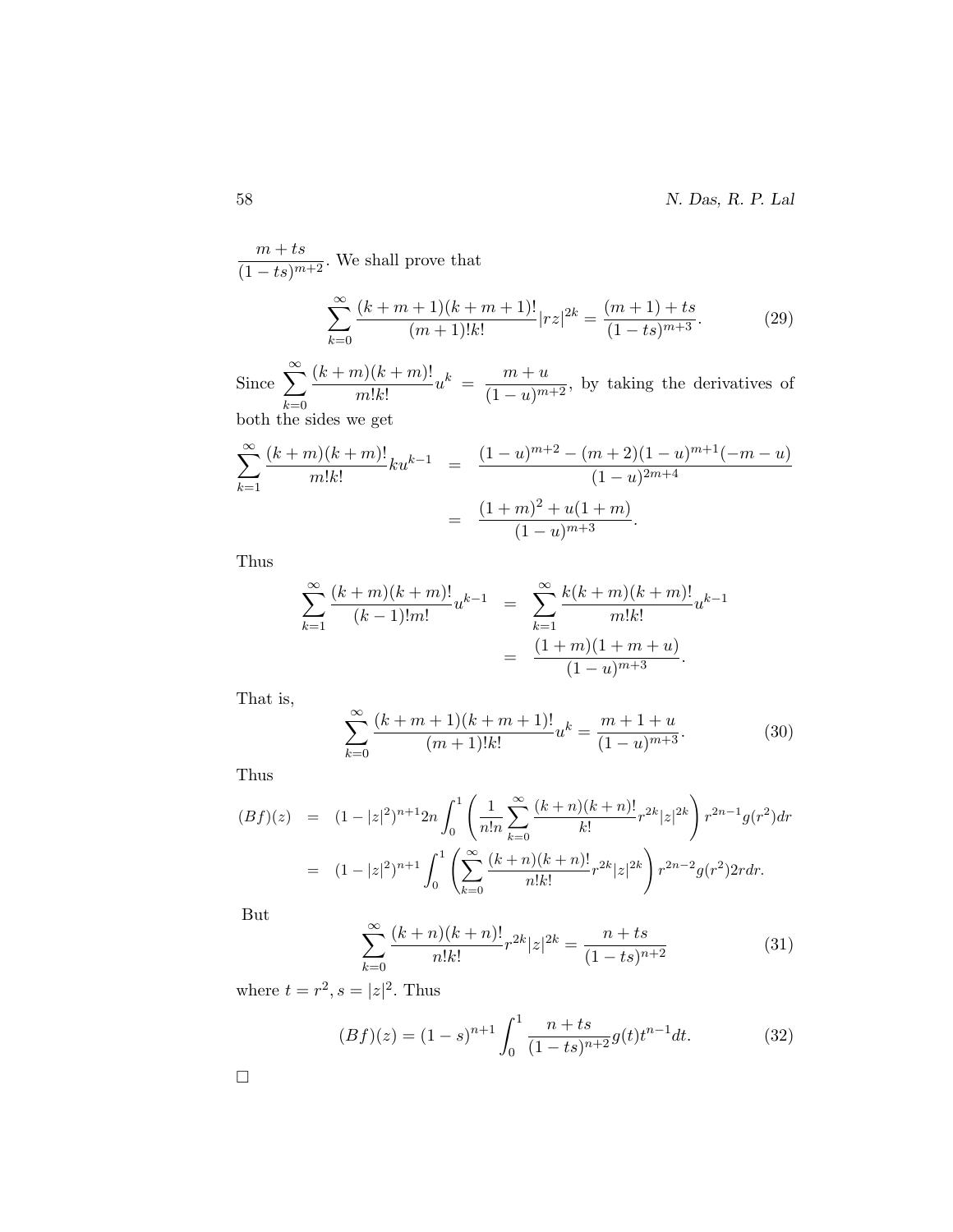**Theorem 2.3.** If the constant functions are the only functions  $V \in C([0,1)) \cap$  $L^1[0,1]$  such that

$$
V(t) = (1-t)^{n+1} \int_0^1 \frac{n+ts}{(1-ts)^{n+2}} V(s) s^{n-1} ds
$$

for every  $t \in [0, 1)$  then functions in  $C(\mathbb{B}_n) \cap L^1(\mathbb{B}_n, d\nu)$  having the invariant volume mean value property is M-harmonic.

**Proof:** First suppose that f is a radial function in  $C(\mathbb{B}_n) \cap L^1(\mathbb{B}_n, d\nu)$  having the invariant volume mean value property. We will show that  $f$  is constant on  $\mathbb{B}_n$ . Let  $f(z) = g(|z|^2)$ . Since  $Bf = f$ , by Theorem 2.2

$$
g(t) = (1-t)^{n+1} \int_0^1 \frac{n+ts}{(1-ts)^{n+2}} g(s) s^{n-1} ds.
$$
 (33)

By the hypothesis,  $g$  is constant on  $[0,1)$ , and thus so is  $f$ , as claimed. To complete the proof, now suppose that u is a function in  $C(\mathbb{B}_n) \cap L^1(\mathbb{B}_n, d\nu)$ having the invariant volume mean value property. Let  $\psi \in Aut(\mathbb{B}_n)$ . Clearly  $R(u \circ \psi)$  is a radial function on  $\mathbb{B}_n$  and, as shown in the proof of Theorem 2.1,  $v = R(u \circ \psi)$  has the invariant volume mean value property. That is,

$$
\int_{\mathbb{B}_n} (v \circ \phi) d\nu = v(\phi(0)) \tag{34}
$$

for all  $\phi \in Aut(\mathbb{B}_n)$ . By the first part of the proof,  $R(u \circ \psi)$  is a constant function on  $\mathbb{B}_n$ . In particular,  $R(u \circ \psi) \in C(\overline{\mathbb{B}_n})$ , and so by Theorem 2.1,u is  $M$ -harmonic.  $\square$ 

# 3 Functions of bounded variation and the solutions of the integral equation

In this section we investigate whether constants are the only solutions of the integral equation (5) in  $L^1[0,1]$  for all integers  $n \geq 1$  and  $n \leq 11$  and the behavior of the solutions when  $n \geq 12$ .

The following observations can be made about the solutions of the integral operator equation

$$
V(t) = (1-t)^{n+1} \int_0^1 \frac{n+ts}{(1-ts)^{n+2}} V(s) s^{n-1} ds
$$
 (35)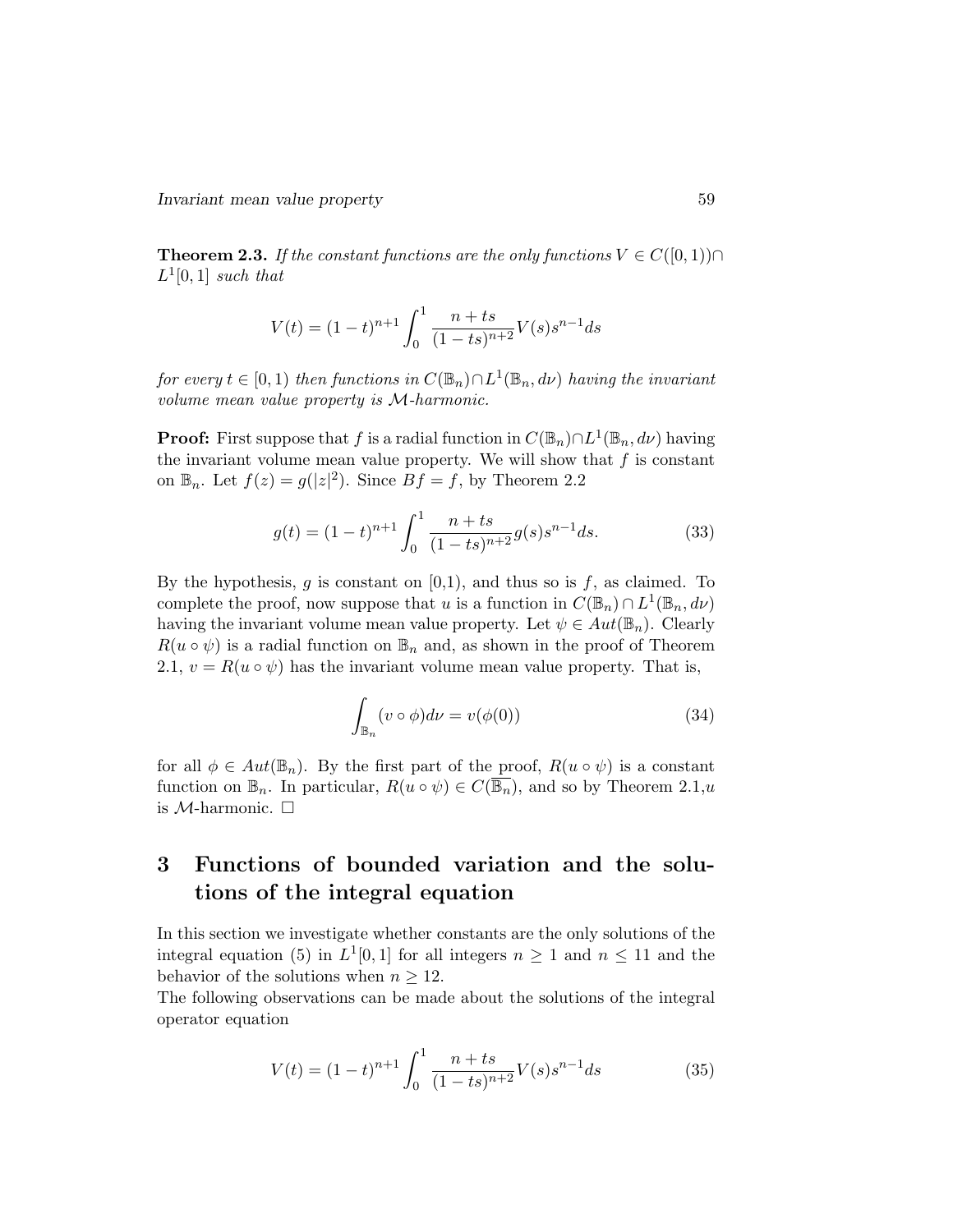for every  $t \in (0, 1)$ . Casting it in a slightly different form, we want to show that the eigenspace corresponding to the eigenvalue 1 of the operator  $T$  is one dimensional, where

$$
(Tu)(t) = (1-t)^{n+1} \int_0^1 \frac{n+ts}{(1-ts)^{n+2}} u(s) s^{n-1} ds
$$
 (36)

defined on  $C([0,1)) \cap L^1([0,1])$ ,  $n \leq 11$ ,  $n \in \mathbb{N}$ . The operator T is an integral operator with positive kernel which maps  $L^1([0,1])$  to  $C([0,1))$ , so the domain may as well be considered as  $L^1([0,1])$ . But the operator T does not leave  $L^1$  invariant because

$$
G(s) = \int_0^1 (1-t)^{n+1} \frac{n+ts}{(1-ts)^{n+2}} dt
$$

is an unbounded function of s and hence there exists  $0 \le f \in L^1$  such that

$$
\int_0^1 f(s)G(s)ds = \infty.
$$

We could regard T as an operator on  $C([0,1))$ , which it clearly leaves invariant. The difficulty here is that there is no natural norm on  $C([0,1)),$ although there is a metric which makes  $C([0, 1))$  into a Frechet space. The upshot of this is that it is difficult to find a convenient and natural invariant Banach space for T. Consider for a while the case  $n = 1$ . We know in D, the only measure left invariant by all Mobius transformations is the pseudohyperbolic measure  $d\eta(z) = \frac{dA(z)}{(1 - |z|^2)^2}$  where  $dA(z) = \frac{1}{\pi}dxdy$ . Therefore, the only harmonic function in  $L^p(\mathbb{D}, d\eta)$  is constant zero. To see this e.g., for  $L^2(\mathbb{D}, d\eta)$ , denote

$$
M(r) = \frac{1}{2\pi} \int_0^{2\pi} |f(re^{it})|^2 dt.
$$
 (37)

This is a nonnegative and nondecreasing function of r. Further,

$$
||f||_{L^{2}(\mathbb{D},d\eta)}^{2} = \int_{0}^{1} M(r) \frac{2r}{(1-r^{2})^{2}} dr < \infty.
$$
 (38)

So  $M(r)$  must tend to zero as  $r \to 1$ . Thus  $M(r) \equiv 0$ , whence  $f = 0$ . Thus even though one can show that every space  $L^p((0,1), \frac{dt}{(1-t)}$  $\frac{dt}{(1-t)^2}$ ),  $1 \le p \le \infty$  is an invariant subspace [1], [6] of T but these spaces are no good in this context. This is because (except for  $L^{\infty}$ ) the corresponding spaces  $L^{p}(\mathbb{D}, d\eta)$  do not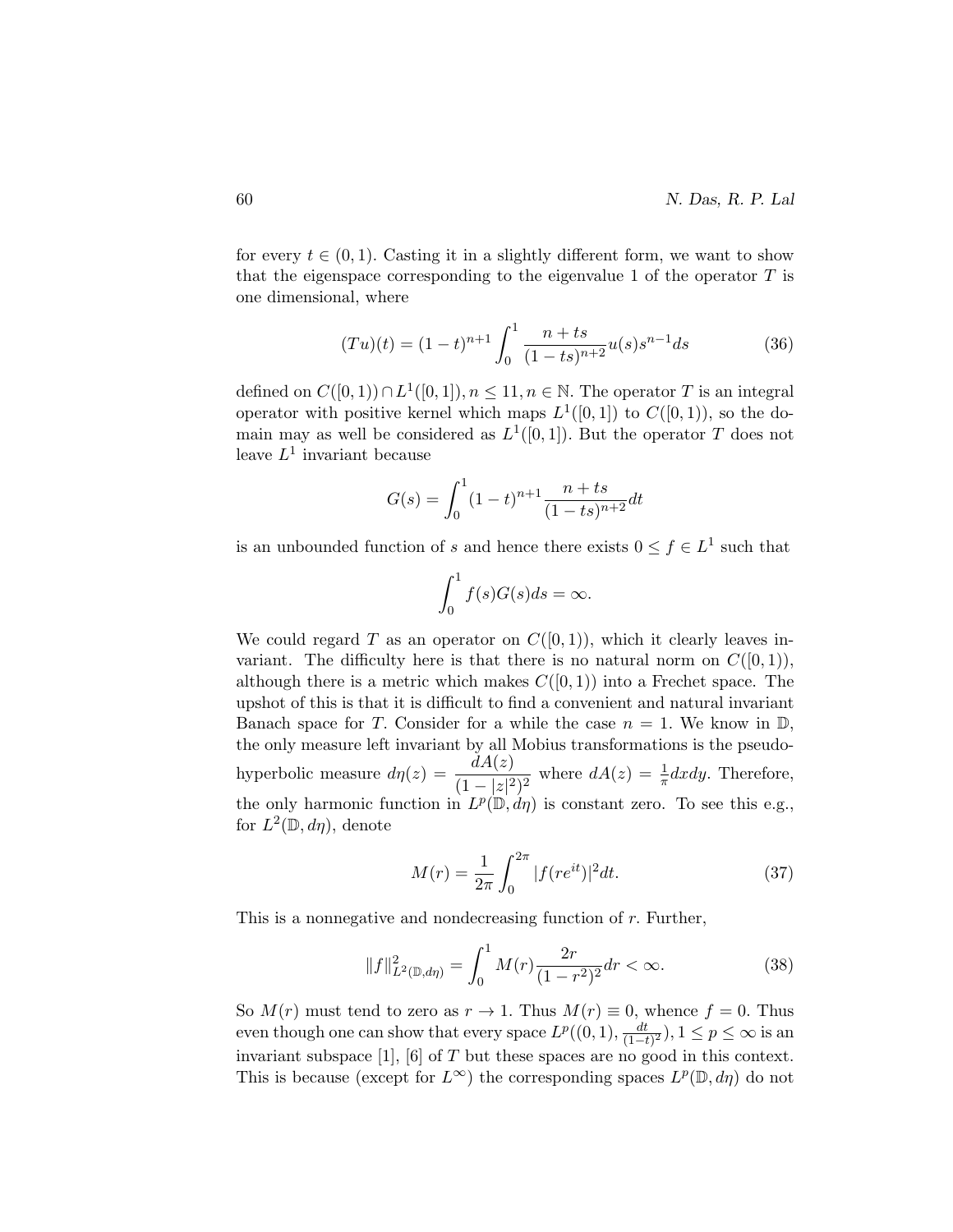contain nonzero harmonic functions, even no nonzero constants. Similar is the case for  $\mathbb{B}_n, n \geq 1$ . Let  $d\eta'(z) = K_{\mathbb{B}_n}(z, z) d\nu(z)$ . It is not so difficult to check that if  $f \in L^2(\mathbb{B}_n, d\eta')$  is *M*-harmonic then  $f \equiv 0$ . The argument is as follows: Denote the unit sphere, the boundary of the open unit ball  $\mathbb{B}_n$  in  $\mathbb{C}^n$  by  $S_n$ . Let  $d\sigma$  be the normalized surface-area measure (Hausdorff measure) of  $S_n$  such that  $\sigma(S_n) = 1$ . Let  $M(r) = \int_{S_n} |f(z)|^2 d\sigma(z)$ . Then

$$
||f||_{L^{2}(\mathbb{B}_{n},d\eta')}^{2} = \int_{\mathbb{B}_{n}} |f(z)|^{2} d\eta'(z)
$$
  
= 
$$
\int_{0}^{1} M(r) K_{\mathbb{B}_{n}}(z,z) 2nr^{2n-1} dr
$$
  
= 
$$
n \int_{0}^{1} M(r) n! \frac{t^{n-1}}{(1-t)^{n+1}} dt \quad \text{where} \quad t = r^{2}.
$$

So  $M(r)$  must tend to zero as  $r \to 1$ . Thus  $M(r) \equiv 0$ . Hence since f is Mharmonic, by maximum principle  $f \equiv 0$ . Thus even though one can show that the space  $L^2((0,1), \frac{t^{n-1}dt}{(1-t)^{n+1}})$  is an invariant subspace [1] of T but these spaces are no good in this context. This is because the space  $L^2(\mathbb{B}_n, d\eta')$  do not contain nonzero harmonic functions, even no nonzero constants.

In the next theorem, we show that T leaves  $L^{\infty}[0, 1]$  invariant, is continuous on that space and has spectral radius 1, again on that space. Moreover we shall show that any fixed points of  $T$  other than the constants have unbounded variation and do not attain their supremum or infimum on  $[0, 1)$ .

**Theorem 3.1.** The operator T is a bounded operator from  $L^{\infty}[0, 1]$  into  $L^{\infty}[0,1]$  and has spectral radius 1. Moreover, any fixed points of T other than the constants in  $C[0,1) \cap L^1[0,1]$  have unbounded variation and do not attain their supremum or infimum on [0, 1).

Proof: The points to note are:

(a) Constant functions are fixed points.

(b) If  $u \geq 0$  on  $[0, 1), u \in C([0, 1))$  and u is not identically zero then  $Tu > 0$  on [0, 1].

These statements can be verified as follows: For  $n = 1, 0 < r < 1, k = |\bar{y}r|$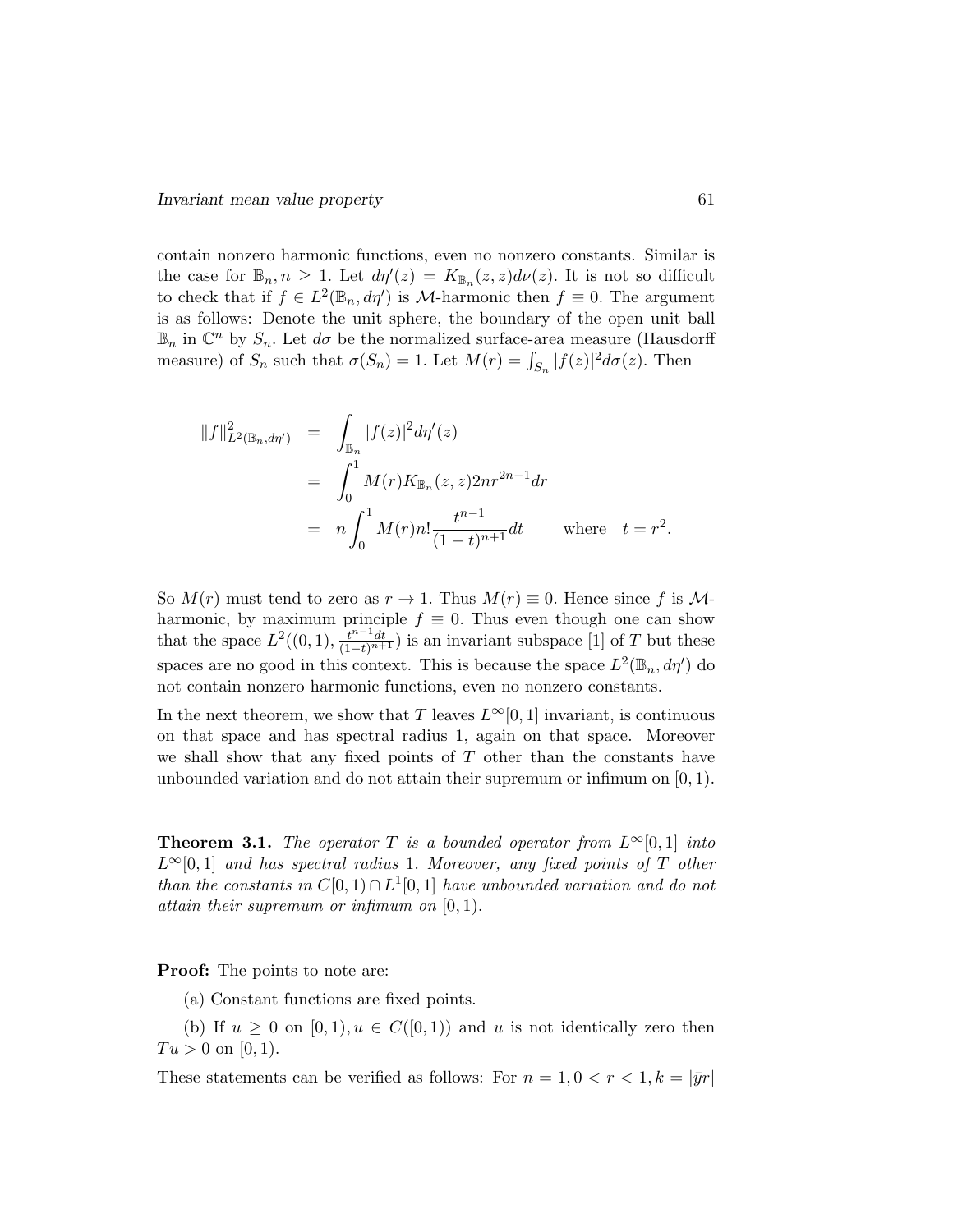and  $R = |y|^2 < 1$ , we have

$$
\frac{1}{2\pi} \int_0^{2\pi} \frac{1}{|1 - \bar{y}r e^{i\theta}|^4} d\theta = \frac{1}{2\pi} \int_0^{2\pi} \frac{1}{|1 - ke^{i\theta}|^4} d\theta
$$

$$
= \frac{1}{2\pi i} \int_{\mathbb{T}} (1 - kz)^{-2} \left(1 - \frac{k}{z}\right)^{-2} \frac{dz}{z}
$$

$$
= \frac{1 + Rr^2}{(1 - Rr^2)^3}.
$$

Here T denotes the unit circle in C. Thus

$$
(1-t)^2 \int_0^1 \frac{1+ts}{(1-ts)^3} ds = (1-t)^2 \int_0^1 \frac{1+r^2t}{(1-r^2t)^3} 2r dr
$$
  
=  $(1-|y|^2)^2 \int_0^1 \left(\frac{1}{2\pi} \int_0^{2\pi} \frac{1}{|1-\bar{y}re^{i\theta}|^4} d\theta\right) 2r dr$   
=  $\int_0^1 (1-|y|^2)^2 \left(\sum_{n=0}^\infty (n+1)^2 r^{2n} |y|^{2n}\right) 2r dr$   
=  $(1-|y|^2)^2 \sum_{n=0}^\infty (n+1)|y|^{2n} = 1.$ 

This can also be seen as follows. Notice that

$$
\int_0^1 \frac{1+ts}{(1-ts)^3} ds = \int_0^1 \frac{2}{(1-ts)^3} ds - \int_0^1 \frac{1}{(1-ts)^2} ds
$$

$$
= \frac{1}{(1-t)^2}.
$$

If  $n \in \mathbb{Z}_+, n \geq 1$ , let  $v = 1 - ts$ . Then  $ds = -\frac{dv}{dt}$  $\frac{dv}{t}$  and  $n + ts = n + 1 - v$ . Hence  $s^{n-1} = \left(\frac{1-v}{t}\right)$ t  $\big)^{n-1}$ . Thus

$$
I = \int_0^1 \frac{n+ts}{(1-ts)^{n+2}} s^{n-1} ds = \int_1^{1-t} \left(\frac{n+1-v}{v^{n+2}}\right) \left(\frac{1-v}{t}\right)^{n-1} \left(-\frac{dv}{t}\right)
$$
  
= 
$$
\frac{1}{t^n} \int_{1-t}^1 \frac{(n+1-v)(1-v)^{n-1}}{v^{n+2}} dv.
$$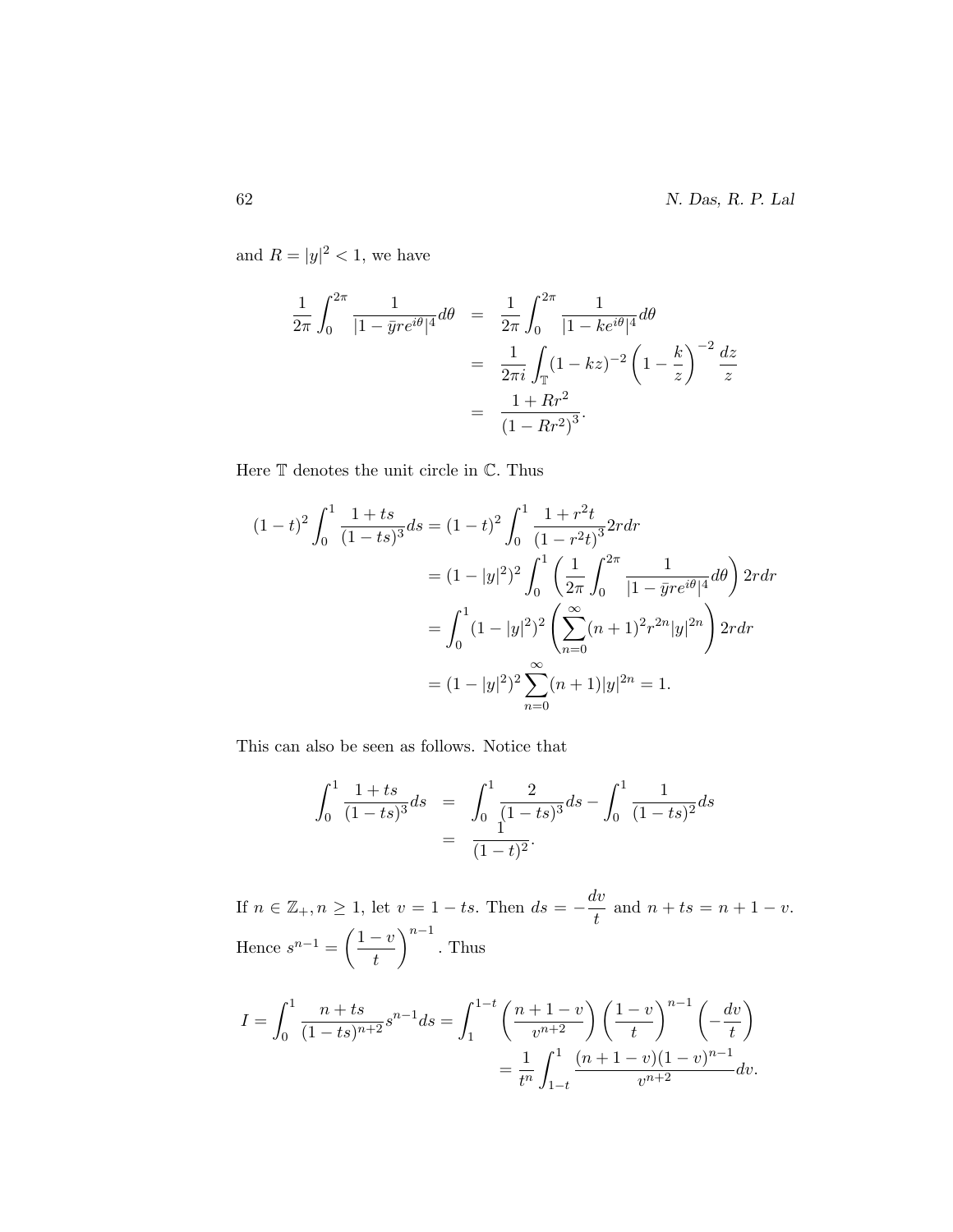But

$$
(n+1-v)(1-v)^{n-1} = (n+1)\left[\binom{n-1}{0} - \binom{n-1}{1}v + \binom{n-1}{2}v^2 - \cdots + (-1)^{n-2}\binom{n-1}{n-2}v^{n-2} + (-1)^{n-1}\binom{n-1}{n-1}v^{n-1}\right] + \left[-\binom{n-1}{0}v + \binom{n-1}{1}v^2 - \binom{n-1}{2}v^3 + \cdots + (-1)^{n-1}\binom{n-1}{n-2}v^{n-1} + (-1)^n\binom{n-1}{n-1}v^n\right]
$$

and

$$
\frac{(n+1-v)(1-v)^{n-1}}{v^{n+2}} = (n+1)\binom{n-1}{0}v^{-n-2}
$$
\n
$$
-\left[ (n+1)\binom{n-1}{1} + \binom{n-1}{0} \right] v^{-n-1} + \left[ (n+1)\binom{n-1}{2} + \binom{n-1}{1} \right] v^{-n}
$$
\n
$$
+\cdots + (-1)^{n-2} \left[ (n+1)\binom{n-1}{n-2} + \binom{n-1}{n-3} \right] v^{-4}
$$
\n
$$
+(-1)^{n-1} \left[ (n+1)\binom{n-1}{n-1} + \binom{n-1}{n-2} \right] v^{-3} + (-1)^n \binom{n-1}{n-1} v^{-2}
$$
\n
$$
= (n+1)\binom{n}{0} v^{-n-2} - n \binom{n}{1} v^{-n-1} + (n-1)\binom{n}{2} v^{-n}
$$
\n
$$
- (n-2)\binom{n}{3} v^{-n+1} + \cdots
$$
\n
$$
+ (-1)^{n-2} 3 \binom{n}{n-2} v^{-4} + (-1)^{n-1} 2 \binom{n}{n-1} v^{-3} + (-1)^n \binom{n}{n} v^{-2}
$$
\n
$$
= \sum_{k=1}^{n+1} (-1)^{n+1-k} k \binom{n}{n+1-k} v^{-k-1}.
$$
\n(39)

Substituting  $(39)$  in the integral expression of  $I$ , we get

$$
I = \frac{1}{t^n} \sum_{k=1}^{n+1} (-1)^{n+1-k} k {n \choose n+1-k} \int_{1-t}^1 v^{-k-1} dv
$$
  
\n
$$
= \frac{1}{t^n} \sum_{k=1}^{n+1} (-1)^{n+1-k} {n \choose n+1-k} \left[ \frac{1}{(1-t)^k} - 1 \right]
$$
  
\n
$$
= \frac{1}{t^n (1-t)^{n+1}} \left\{ \sum_{k=1}^{n+1} (-1)^{n+1-k} {n \choose n+1-k} \left[ (1-t)^{n+1-k} - (1-t)^{n+1} \right] \right\}
$$
  
\n
$$
= \frac{1}{t^n (1-t)^{n+1}} t^n = \frac{1}{(1-t)^{n+1}}
$$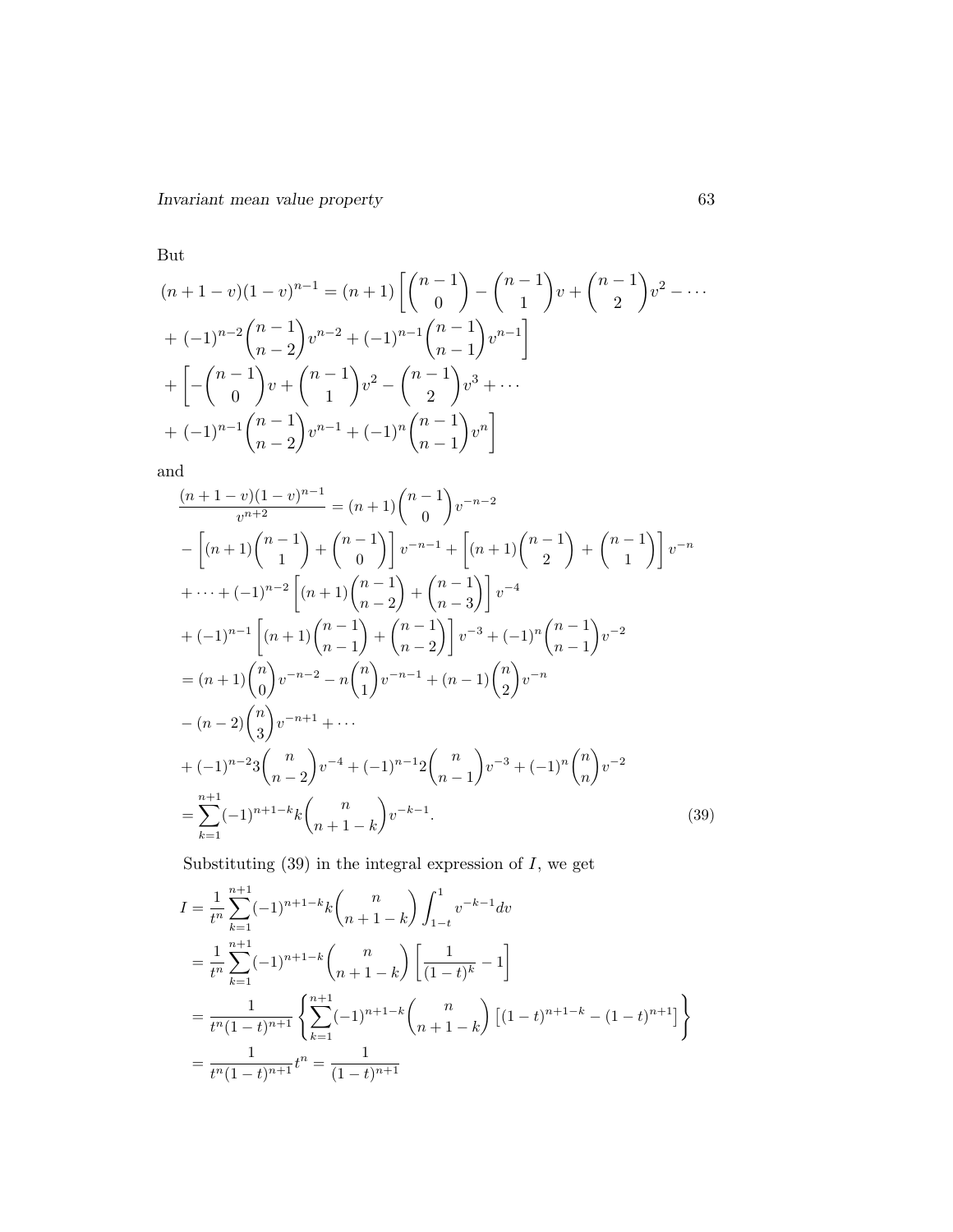64 N. Das, R. P. Lal

$$
\sum_{k=1}^{n+1} (-1)^{n+1-k} \binom{n}{n+1-k} \left[ (1-t)^{n+1-k} - (1-t)^{n+1} \right] = t^n \tag{40}
$$

for all  $n \in \mathbb{N}$ . Thus it follows that if  $u \in L^{\infty}$  then  $Tu \in L^{\infty}$  and  $||Tu||_{\infty} \leq$  $||u||_{\infty}$ . Therefore  $||T|| \leq 1$ . When u is a constant function, we have  $||Tu||_{\infty} =$  $||u||_{\infty}$ . Hence  $||T|| = 1$  and the spectral radius of T is 1. From these, it also follows that if u is a nonconstant fixed point in  $C([0,1))$  then

(i) 
$$
\inf_{t \in [0,1)} u < u(t)
$$
 for all  $t \in [0,1)$ . (ii)  $\sup_{t \in [0,1)} u > u(t)$  for all  $t \in [0,1)$ .  
\n(iii)  $\liminf_{t \to 1} u(t) = \inf_{t \in [0,1)} u$ . (iv)  $\limsup_{t \to 1} u(t) = \sup_{t \in [0,1)} u$ .

If u is unbounded below, then (i) and (iii) are trivial. If u is bounded below, let  $\alpha = \inf_{t \in [0,1]} u$ . Now,  $u(t) - \alpha \geq 0$  and is not identically zero since u is not constant. By (a) and (b),  $u - \alpha = T(u - \alpha) > 0$  on [0, 1), proving (i). Again (iii) is now immediate by continuity. If u is unbounded above, then (ii) and  $(iv)$  are trivial. If u is bounded above, the same argument as above applied to sup  $u - u$  shows (ii) and (iv). What (i)-(iv) show is that nonconstant  $C([0,1))$  fixed points of T look something like the plot in Figure 1



Figure 1: Unbounded variation of the fixed points of T

as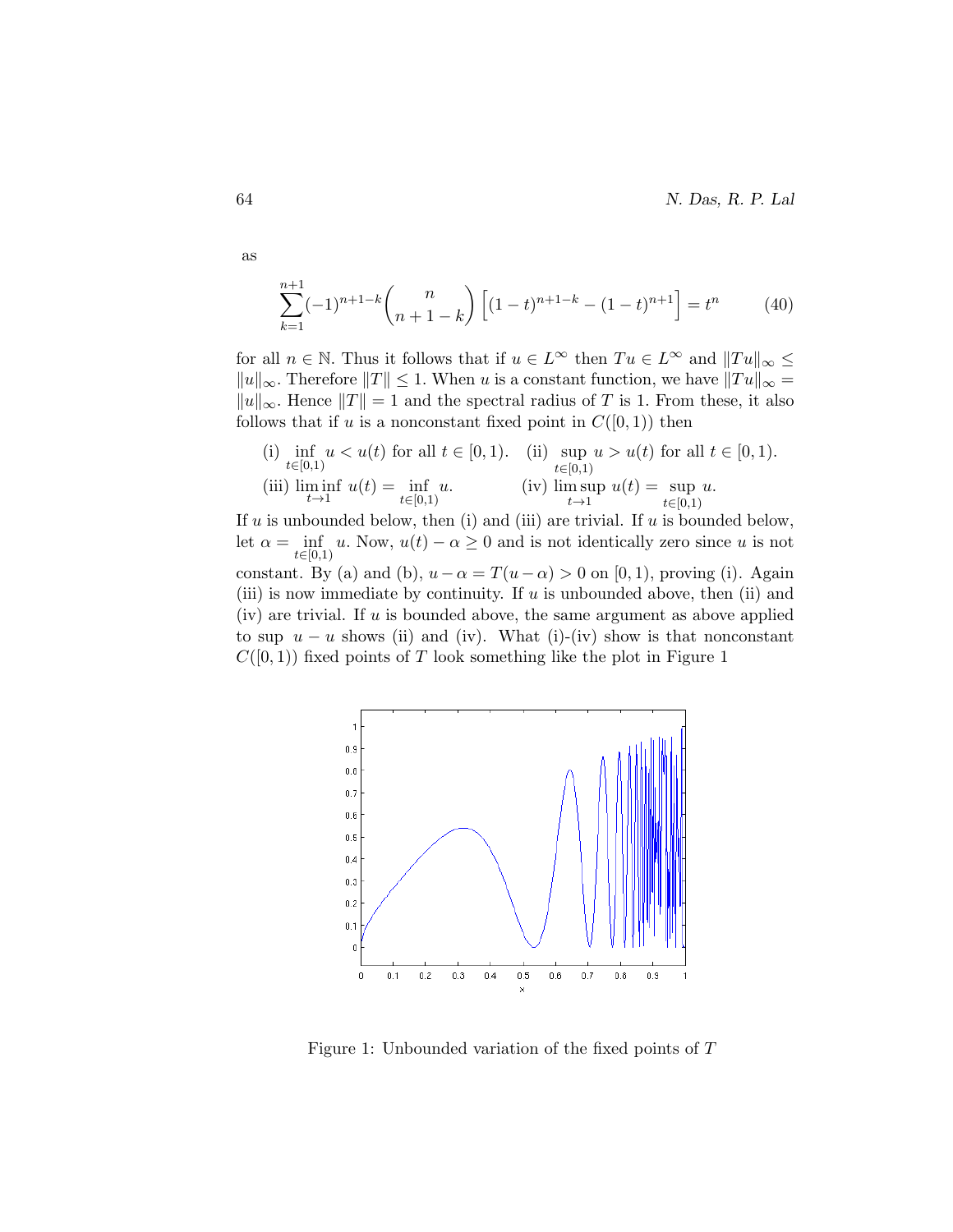where either the infimum or supremum may be infinite. They oscillate infinitely many times, thus having unbounded variation on  $[0, 1)$ , not attaining their supremum or infimum anywhere, but approaching both at 1.  $\Box$ 

## 4 On the kernel of the integral operator

In this section we study the behavior of the kernel of the integral operator T defined in (24). First we make the following observation.

**Lemma 4.1.** If  $r > 0$  and  $s > 0$  then the following hold:

1. 
$$
\frac{1}{2\pi} \int_0^{2\pi} \frac{1}{|1 - rse^{i\theta}|^2} d\theta = \frac{1}{1 - r^2 s^2};
$$
  
\n2. 
$$
\frac{1}{2\pi} \int_0^{2\pi} \frac{1}{|1 - rse^{i\theta}|^4} d\theta = \frac{1 + r^2 s^2}{(1 - r^2 s^2)^3};
$$
  
\n3. 
$$
\frac{1}{2\pi} \int_0^{2\pi} \frac{\Re e^{i\theta}}{|1 - rse^{i\theta}|^2} d\theta = \frac{rs}{1 - r^2 s^2};
$$
  
\n4. 
$$
\frac{1}{2\pi} \int_0^{2\pi} \frac{\Re e^{i\theta}}{|1 - rse^{i\theta}|^4} d\theta = \frac{2rs}{(1 - r^2 s^2)^3}.
$$

Proof: These equalities are quite simple to establish, using the Taylor series for  $\frac{1}{1-x}$  and the orthonormality of the exponentials in  $L^2[0, 2\pi]$ . It is also possible to verify the Lemma directly using the residue theorem though the calculations do become tedious.

One interesting property about the kernel is that the function  $\frac{n + ts}{(1 - ts)^{n+2}}$ is an increasing function of t for fixed s. This implies that if  $u \geq 0$  then  $\int_1^1$ 0  $n + ts$  $\frac{n}{(1-ts)^{n+2}}u(s)ds$  is an increasing function of t, so if u is non-negative then  $(Tu)(t) = (1-t)^{n+1}f(t)$  where f is increasing. In particular, any nonnegative fixed point of  $T$  has this property. One may think that this property might contradict the oscillatory property, but it seems it does not. In the one-dimensional case (when  $n = 1$ ) the function given by

$$
f(t) = \frac{1}{(1-t)^2} \{2 + \sin[\log(1-t)]\}
$$
 (41)

is monotone, but  $(1-t)^2 f(t)$  oscillates infinitely many times on [0, 1). It does, however, attain its supremum and infimium, so it is not quite of the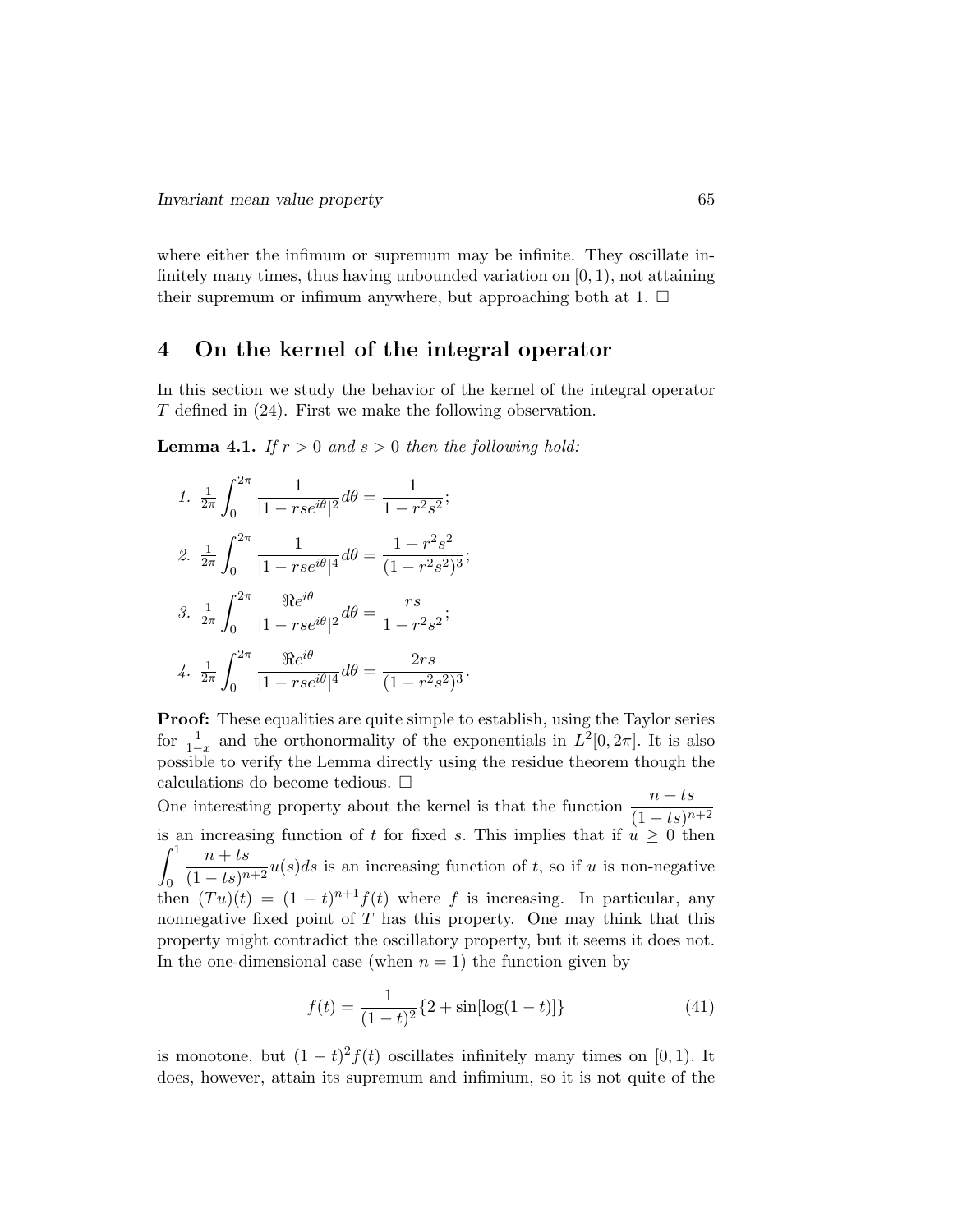right form. If f is bounded, this does contradict the oscillatory property. May be one could show that the operator does not map any functions at all to functions with this property.

Thus we have shown that any fixed point of  $T$  (other than constants) oscillates infinitely many times, so all its derivatives also oscillate. Consider now the case  $n = 1$ . Let  $k(s,t) = \frac{1+ts}{(1-ts)^3}$ . Then

$$
\frac{d^m}{ds^m} \int_0^1 k(s,t)u(t)dt = \int_0^1 \left[\frac{\partial^m}{\partial s^m}k(s,t)\right]u(t)dt.
$$
\n(42)

Now if  $u \geq 0$  and  $\frac{\partial^m}{\partial x^m}$  $\partial s^m$  $k(s,t) \geq 0$  then this is nonnegative. Thus, if  $\partial^m$  $\frac{\partial}{\partial s^m}k(s,t) \geq 0$  then T has no nonnegative, non-oscillatory fixed points, hence no bounded above or bounded below fixed points at all. Further it may be observed that  $\frac{\partial^m}{\partial x^m}$  $\frac{\partial}{\partial s^m}k(s,t)$  is not single-signed in a neighborhood of the singularity at least for any m less than about 200. Finally, if k did satisfy the condition that  $\frac{\partial^m}{\partial x^m}$  $\frac{\partial}{\partial s^m}k(s,t) \geq 0$  for some integer  $m \geq 1$  then if u is bounded,

$$
\frac{d^m}{ds^m}T(u - \inf u) \ge 0 \text{ which implies } \frac{d^m}{ds^m}Tu \ge 0 \tag{43}
$$

and

$$
\frac{d^m}{ds^m}T(\text{sup } u - u) \ge 0 \text{ which implies } \frac{d^m}{ds^m}Tu \le 0. \tag{44}
$$

So if u is bounded, then Tu is a polynomial of degree  $\leq n-1$ . That is, the images of bounded functions are equal to polynomials in a neighborhood of 1. In Theorem 3.1, we have verified that there exists no  $f \in L^1(\mathbb{D}, dA)$  that is radial, real analytic, nonconstant such that  $Bf = f$  and f is a function of bounded variation. But the following is true.

Remark 4.1. There exist functions f that are radial, real analytic and of unbounded variation but which are not in  $L^1(\mathbb{D}, dA)$  and for which  $Bf = f$  $(in a sense obtained by extending the definition of B). Notice that Bf cannot$ be defined by the usual integral if f is not in  $L^1(\mathbb{D}, dA)$ . For instance, the spherical functions

$$
f_{\lambda}(z) = \frac{1}{2\pi} \int_0^{2\pi} \left( \frac{1 - |z|^2}{|z - e^{i\theta}|^2} \right) d\theta \tag{45}
$$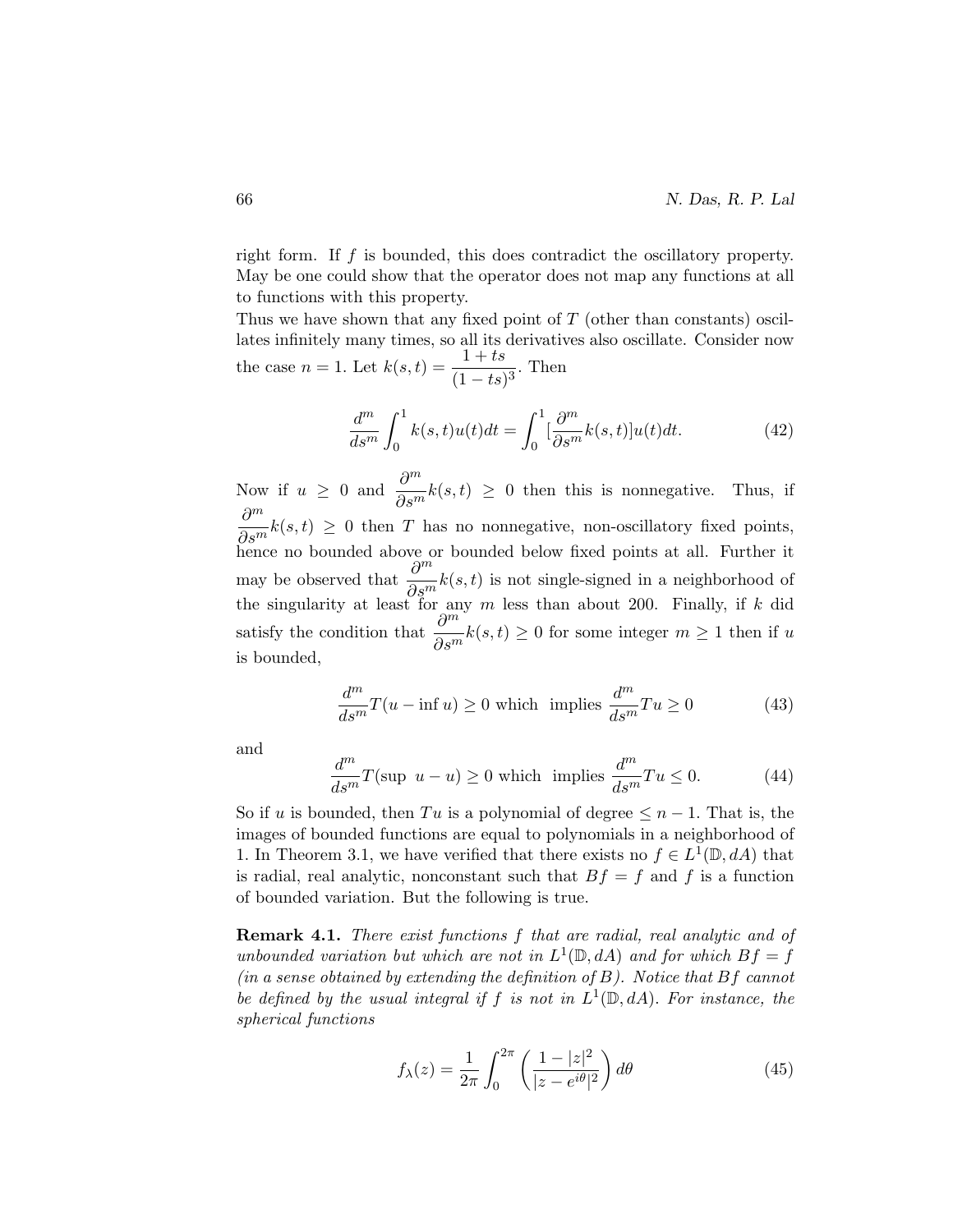satisfy  $Bf_{\lambda} = \frac{\pi \lambda (1-\lambda)}{\sin \pi \lambda} f_{\lambda}$  for any  $\lambda \in \mathbb{C}$ , but the integral defining  $Bf_{\lambda}$  converges only for  $\lambda$  in the strip  $-1 < Re \lambda < 2$ . For other  $\lambda$ , one has to extend the definition of B somehow, e.g., by defining  $Bf = g$  if

$$
\int_{\mathbb{D}} g(z)\phi(z)\frac{dA(z)}{(1-|z|^2)^2} = \int_{\mathbb{D}} Bf(z)\phi(z)\frac{dA(z)}{(1-|z|^2)^2}
$$
(46)

for all smooth functions  $\phi$  with compact support. Now the function  $m(\lambda) =$  $\frac{\pi\lambda(1-\lambda)}{\sin \pi\lambda}$  satisfies  $m(\lambda) = m(1-\lambda)$ , hence  $m(\frac{1}{2}+z) = M(z^2)$  for some entire function M; since m has order 1, M has order one half, and therefore  $M(z) - a$  has infinitely many zeroes in  $\mathbb{C}$ , for any a; taking  $a = 1$  it follows that  $M-1$ , hence also  $m-1$ , has infinitely many zeroes. Consequently, there exist infinitely many  $\lambda$  with  $m(\lambda) = 1$ , hence infinitely many  $\lambda$  for which  $Bf_{\lambda} = f_{\lambda}$ . All these functions  $f_{\lambda}$  are radial, real analytic, of unbounded variation, only none of them belongs to  $L^1(\mathbb{D}, dA)$  except  $f_0 = f_1 = 1$ .

Let  $d\eta(z) = \frac{dA(z)}{(1-|z|^2)^2}$  and  $f \in L^1(\mathbb{D}, d\eta)$ . Then it is shown in [6] that  $Bf = f * h$  where  $h(z)$  is the function on D given by  $h(z) = (1 - |z|^2)^2$  and ∗ denotes convolution.

For a radial function f in  $L^1(\mathbb{D}, d\eta)$ , define its Fourier transform by

$$
\check{\mathbf{f}}(s) = \int_{\mathbb{D}} f(z) \left( \frac{1 - |z|^2}{|1 - z|^2} \right)^s d\eta(z), s \in \mathbb{C}.
$$
 (47)

This integral exists if s lies in the vertical strip  $\Omega = \{s \in \mathbb{C} : 0 < \text{Re } s < 1\}.$ 

Further,  $\check{\mathbf{f}}$  is holomorphic in this strip and satisfies  $\check{\mathbf{f}}(s) = \check{\mathbf{f}}(1-s), s \in \Omega$ and  $(\mathbf{f} * \mathbf{g}) = \mathbf{f} \cdot \mathbf{\check{g}}$  for all  $f, g$  radial in  $L^1(\mathbb{D}, d\eta)$ . It is shown in [6] that  $\mathbf{h} = \phi$ where  $\phi(s) := \frac{\pi s(1-s)}{\sin \pi s}$ .

**Theorem 4.1.** Suppose  $f \in L^1(\mathbb{D}, d\eta)$  is radial and is a function of unbounded variation. Then  $Bf \neq f$ .

**Proof:** If  $Bf = f$  then f is real analytic [1] and from the above discussion it follows that  $\check{\mathbf{f}} = \check{\mathbf{f}} \cdot \check{\mathbf{h}} = \check{\mathbf{f}} \cdot \phi$ . That is,  $\check{\mathbf{f}}(1 - \phi) = 0$ . The function  $\phi$  is holomorphic in the vertical strip (see [6])  $\Omega_1 = \{s \in \mathbb{C} : -1 < \text{Res} < 2\},\$  $\phi(0) = \phi(1) = 1$  and  $1-\phi$  has only two zeroes 0 and 1 in  $\Omega_1$ . Thus it follows that  $\dot{\mathbf{f}} = 0$  almost everywhere in  $\Omega$ . For  $s \in \mathbb{C}$ ,

$$
\tilde{\mathbf{f}}(s) = \int_{\mathbb{D}} f(z) \left( \frac{1 - |z|^2}{|1 - z|^2} \right)^s d\eta(z) \tag{48}
$$
\n
$$
= \int_0^1 f(r^2) (1 - r^2)^s \left( \frac{1}{2\pi} \int_0^{2\pi} \frac{d\theta}{|1 - re^{i\theta}|^{2s}} \right) 2r dr.
$$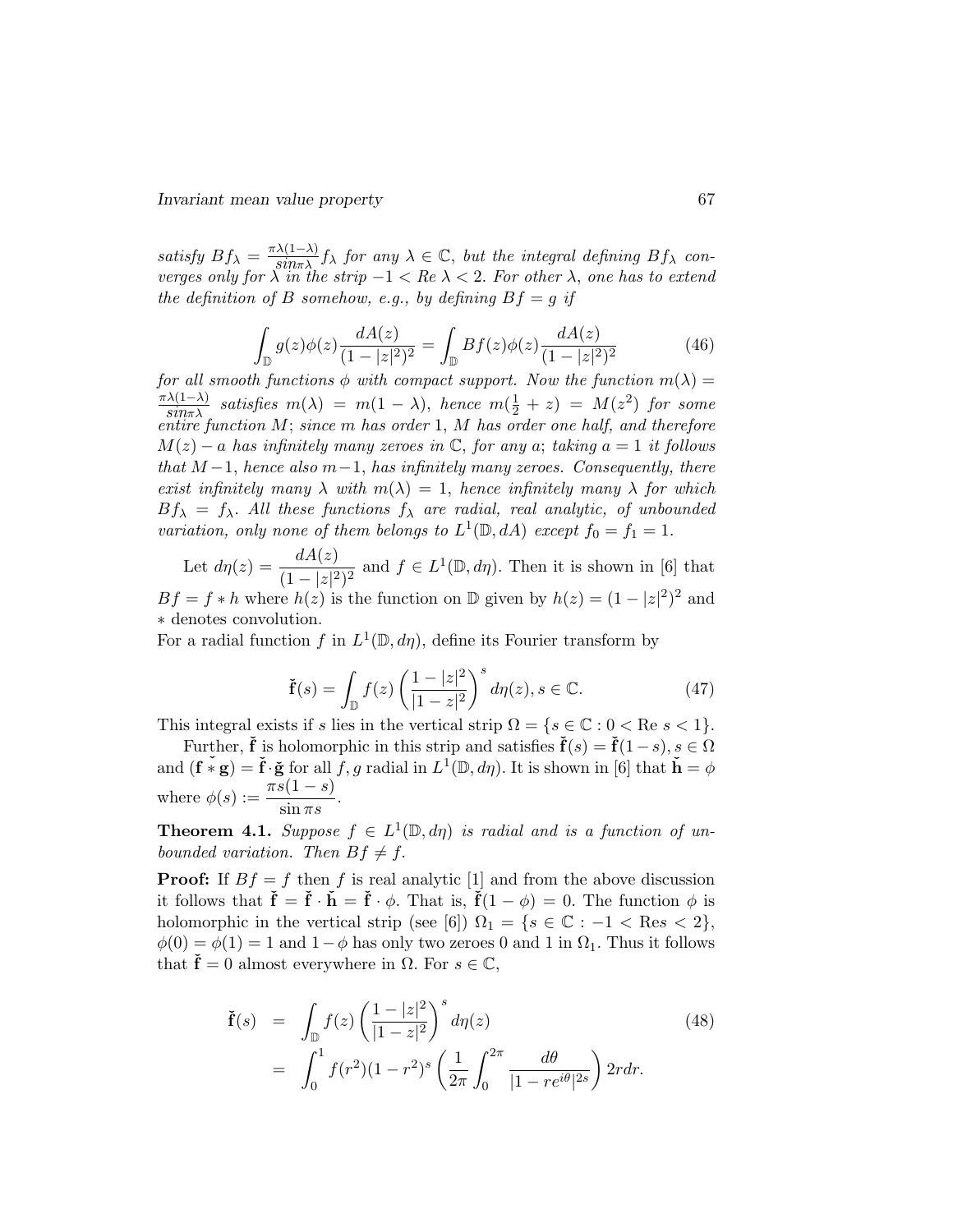68 N. Das, R. P. Lal

By the binomial formula,

$$
(1-z)^{-s} = \sum_{k=0}^{\infty} \frac{\Gamma(k+s)}{\Gamma(s)} \frac{z^k}{k!}, z \in \mathbb{D}, s \in \mathbb{C},
$$
 (49)

with convergence uniform on compact subsets of  $\mathbb{D}$ . (Here  $\Gamma$  is the Euler's Gamma function:  $\Gamma(n+1) = n!$ ). Consequently, for  $0 \le r < 1$ ,

$$
|1 - re^{i\theta}|^{-2s} = (1 - re^{i\theta})^{-s} (1 - re^{-i\theta})^{-s} = \sum_{m,k=0}^{\infty} \frac{\Gamma(k+s)\Gamma(m+s)}{k!m!\Gamma(s)^2} r^{m+k} e^{i(m-k)\theta},\tag{50}
$$

with convergence uniform in  $\theta$ . Hence,

$$
\frac{1}{2\pi} \int_0^{2\pi} \frac{d\theta}{|1 - re^{i\theta}|^{2s}} = \sum_{m,k=0}^{\infty} \frac{\Gamma(k+s)\Gamma(m+s)}{k!m!\Gamma(s)^2} r^{m+k} \int_0^{2\pi} e^{i(m-k)\theta} \frac{d\theta}{2\pi}
$$
(51)  
= 
$$
\sum_{m=0}^{\infty} \frac{\Gamma(m+s)^2}{\Gamma(s)^2} \frac{r^{2m}}{m!^2},
$$

so the right-hand side of (48) equals

$$
\int_0^1 f(r^2)(1-r^2)^s \sum_{m=0}^\infty \frac{\Gamma(m+s)^2}{\Gamma(s)^2} \frac{r^{2m}}{m!^2} 2r dr
$$
  
= 
$$
\sum_{m=0}^\infty \frac{\Gamma(m+s)^2}{m!^2 \Gamma(s)^2} \int_0^1 f(r^2)(1-r^2)^s r^{2m} 2r dr
$$
  
= 
$$
\sum_{m=0}^\infty \frac{\Gamma(m+s)^2}{m!^2 \Gamma(s)^2} \int_0^1 f(t)(1-t)^s t^m dt.
$$
  
= 0 implies 
$$
\sum_{m=0}^\infty \frac{\Gamma(m+s)^2}{\Gamma(m+s)^2} \int_0^1 f(t)(1-t)^s t^m dt
$$

Thus  $\check{\mathbf{f}}(s) = 0$  implies  $\sum_{n=1}^{\infty}$  $m=0$  $m!^2\Gamma(s)^2$ 0  $f(t)(1-t)^s t^m dt = 0.$ 

Suppose now f is a function of unbounded variation and  $Bf = f$ . Then  $f$  is real analytic and

$$
\sum_{m=0}^{\infty} \frac{\Gamma(m+s)^2}{m!^2 \Gamma(s)^2} \int_0^1 f(t) (1-t)^s t^m dt = 0.
$$
 (52)

Let  $f(t) = \sum_{n=0}^{\infty}$  $n=0$  $a_n t^n$  be the Taylor series expansion of f around origin. Since

$$
(k+1)\int_0^1 x^n (1-x)^k dx = \frac{\Gamma(n+1)\Gamma(k+2)}{\Gamma(n+k+2)} \approx (n+1)^{-k-1}
$$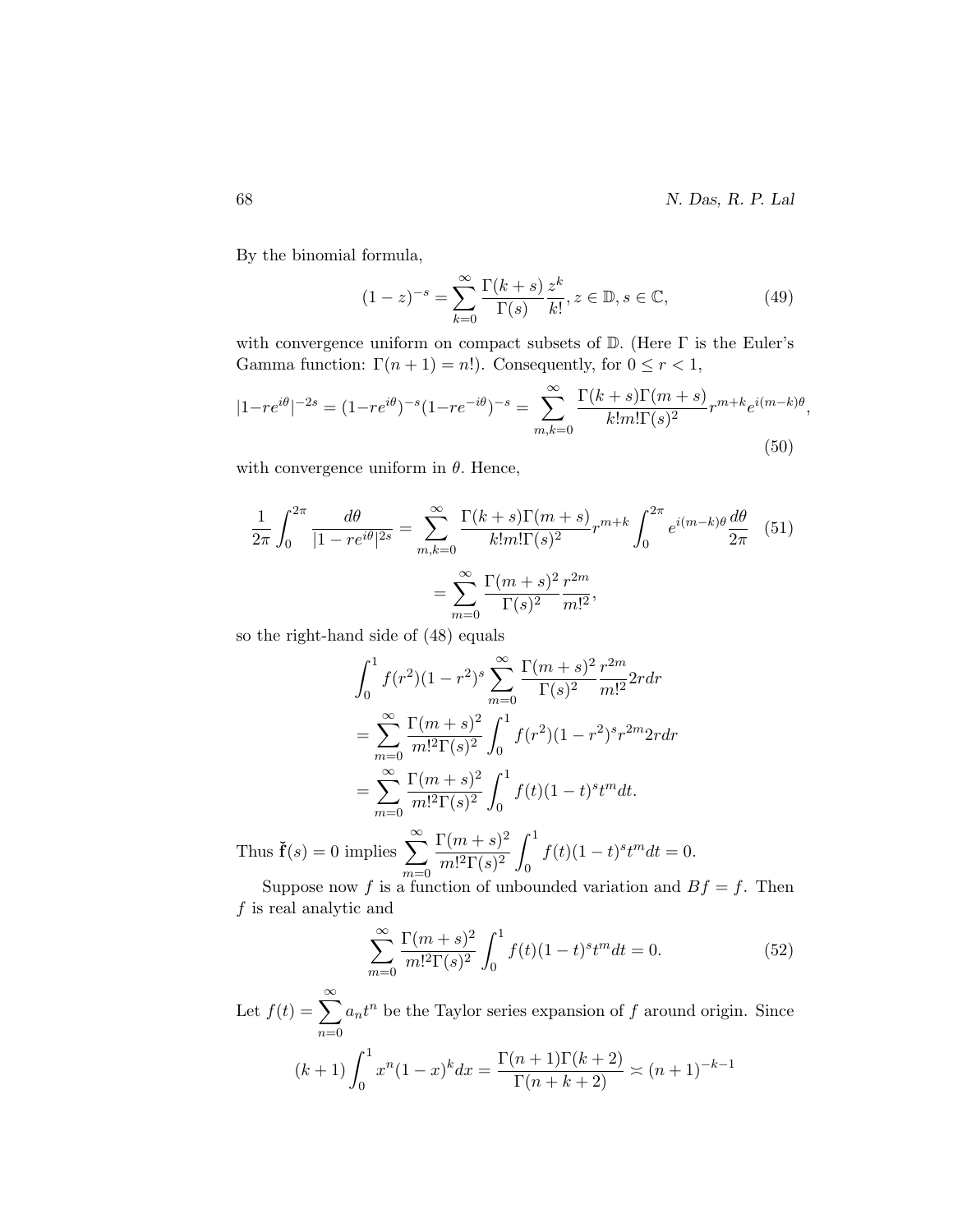for nonnegative real  $k, n$ , it follows from (52) that

$$
\sum_{m,n=0}^{\infty} \frac{a_n}{s+1} \frac{\Gamma(m+s)^2}{m!^2 \Gamma(s)^2} \frac{1}{(m+n+1)^{s+1}} = 0
$$
 (53)

for all  $s \in \mathbb{R}, 0 < s < 1$ . This is possible only when  $a_n = 0$  for all n. But that implies  $f \equiv 0$ . This is a contradiction as f is a function of unbounded variation. Hence  $Bf \neq f$ .  $\Box$ 

# 5 Growth estimates of the integral operator

In this section we obtain certain growth estimates of the integral operator T when  $n = 1$ . Thus for this section

$$
Tg(x) = (1-x)^2 \int_0^1 \frac{1+tx}{(1-tx)^3} g(t)dt.
$$

**Theorem 5.1.** Let  $a = 2 - 2\epsilon, 0 < \epsilon < \frac{3}{2}$ . Then there exists constant  $C_{\epsilon}$ depending only on  $\epsilon$  such that

$$
\int_0^1 (1-t)^a \frac{1+ts}{(1-ts)^3} dt \le C_{\epsilon} (1-s)^{-2\epsilon}.
$$

Proof Notice that

$$
\int_0^1 (1-t)^{2-2\epsilon} \frac{1+ts}{(1-ts)^3} dt \le 2 \int_0^1 \frac{(1-t)^{2-2\epsilon}}{(1-ts)^3} dt.
$$
 (54)

Let  $\alpha = -\frac{\epsilon}{2}$  $\frac{\epsilon}{2}$  and  $\beta = 2 - \frac{3\epsilon}{2}$  $\frac{3\epsilon}{2}$ . Then  $\alpha + \beta = 2 - 2\epsilon$ . Now let  $k = -\frac{\epsilon}{2}$  $\frac{\epsilon}{2}$ .

$$
\int_{0}^{1} \frac{(1-t)^{k}}{1-ts} dt = \int_{0}^{1} \frac{r^{k}}{(1-s) + sr} dr \text{ (letting } r = 1-t, dt = -dr)
$$
  
=  $-\frac{1}{k} \int_{1}^{\infty} \frac{R^{\frac{1}{k}}}{(1-s) + sR^{\frac{1}{k}}} dR \text{ (by letting } R = r^{k}, dr = \frac{1}{k} R^{\frac{1}{k}-1} dR$ )  
=  $l \int_{1}^{\infty} \frac{dR}{s + (1-s)R^{l}} \text{ (letting } V = (1-s)^{\frac{1}{l}} R, dR = (1-s)^{-\frac{1}{l}} dV$ )  
=  $l(1-s)^{-\frac{1}{l}} \int_{(1-s)^{\frac{1}{l}}}^{\infty} \frac{dV}{s + V^{l}} \text{ (where } l = -\frac{1}{k} \in (1, \infty)$ ).

But

$$
\int_{1}^{\infty} \frac{dV}{s + V^{l}} \le \int_{1}^{\infty} \frac{dV}{V^{l}} = \frac{1}{l - 1},
$$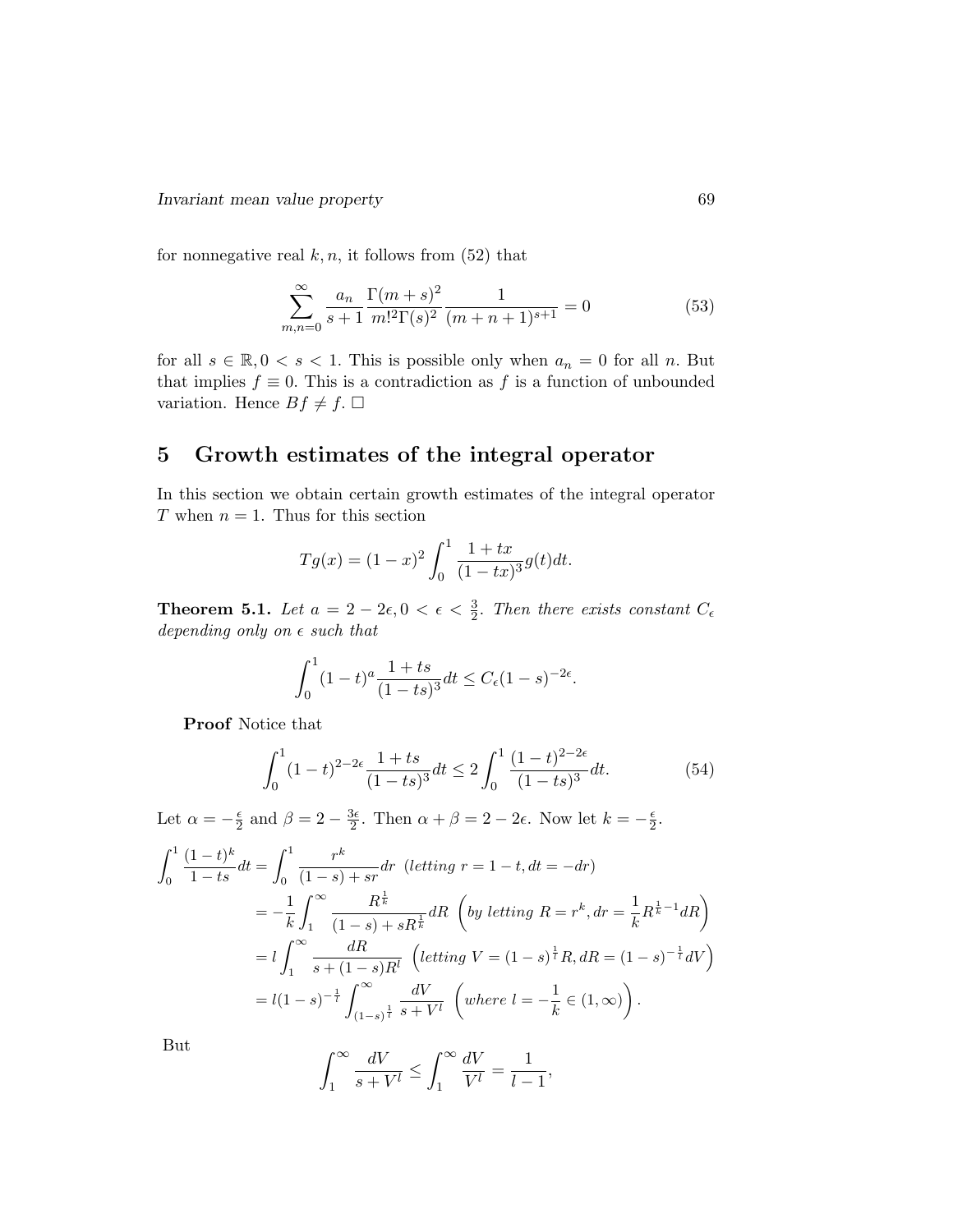$$
\int_{(1-s)^{\frac{1}{t}}}^{1} \frac{dV}{s+V^{l}} \le \int_{(1-s)^{\frac{1}{t}}}^{1} dV \le 1,
$$

so, indeed,

$$
\int_0^1 \frac{(1-t)^{-\frac{\epsilon}{2}}}{(1-ts)} dt \le l(1-s)^{-\frac{1}{l}} \frac{l}{l-1}
$$
  
= 
$$
\frac{1}{\frac{\epsilon}{2}(1-\frac{\epsilon}{2})} (1-s)^{-\frac{\epsilon}{2}}.
$$

Now

$$
\frac{(1-t)^{2-2\epsilon}}{(1-ts)^3} = (1-s)^{-\frac{3\epsilon}{2}} \left( \left( \frac{1-s}{1-ts} \right)^{\frac{3\epsilon}{2}} \right) \left( \frac{1-t}{1-ts} \right)^{2-\frac{3\epsilon}{2}} \frac{(1-t)^{-\frac{\epsilon}{2}}}{(1-ts)} \n\leq (1-s)^{-\frac{3\epsilon}{2}} \frac{(1-t)^{-\frac{\epsilon}{2}}}{(1-ts)}, as \frac{1-t}{1-ts}, \frac{1-s}{1-ts} \in (0,1).
$$

Thus

$$
\int_0^1 \frac{(1-t)^{2-2\epsilon}(1+ts)}{(1-ts)^3} dt \le 2 \int_0^1 \frac{(1-t)^{2-2\epsilon}}{(1-ts)^3} dt
$$
  

$$
\le 2(1-s)^{-\frac{3\epsilon}{2}} \frac{(1-s)^{-\frac{\epsilon}{2}}}{\frac{\epsilon}{2}(1-\frac{\epsilon}{2})}
$$
  

$$
= C_{\epsilon}(1-s)^{-2\epsilon}
$$

where  $C_\epsilon$  is a constant depending on  $\epsilon.$   $\Box$ 

Let

$$
Tg(x) = (1 - x)^2 \int_0^1 \frac{1 + tx}{(1 - tx)^3} g(t) dt.
$$

The operator T is bounded [7] [14] on  $L^2[0,1]$  and

$$
\langle g, T^* f \rangle = \langle Tg, f \rangle
$$
  
=  $\int_0^1 Tg(x) \overline{f(x)} dx$   
=  $\int_0^1 (1-x)^2 \int_0^1 \frac{1+tx}{(1-tx)^3} g(t) \overline{f(x)} dt dx$   
=  $\int_0^1 g(t) \left( \int_0^1 (1-x)^2 \frac{1+tx}{(1-tx)^3} \overline{f(x)} dx \right) dt.$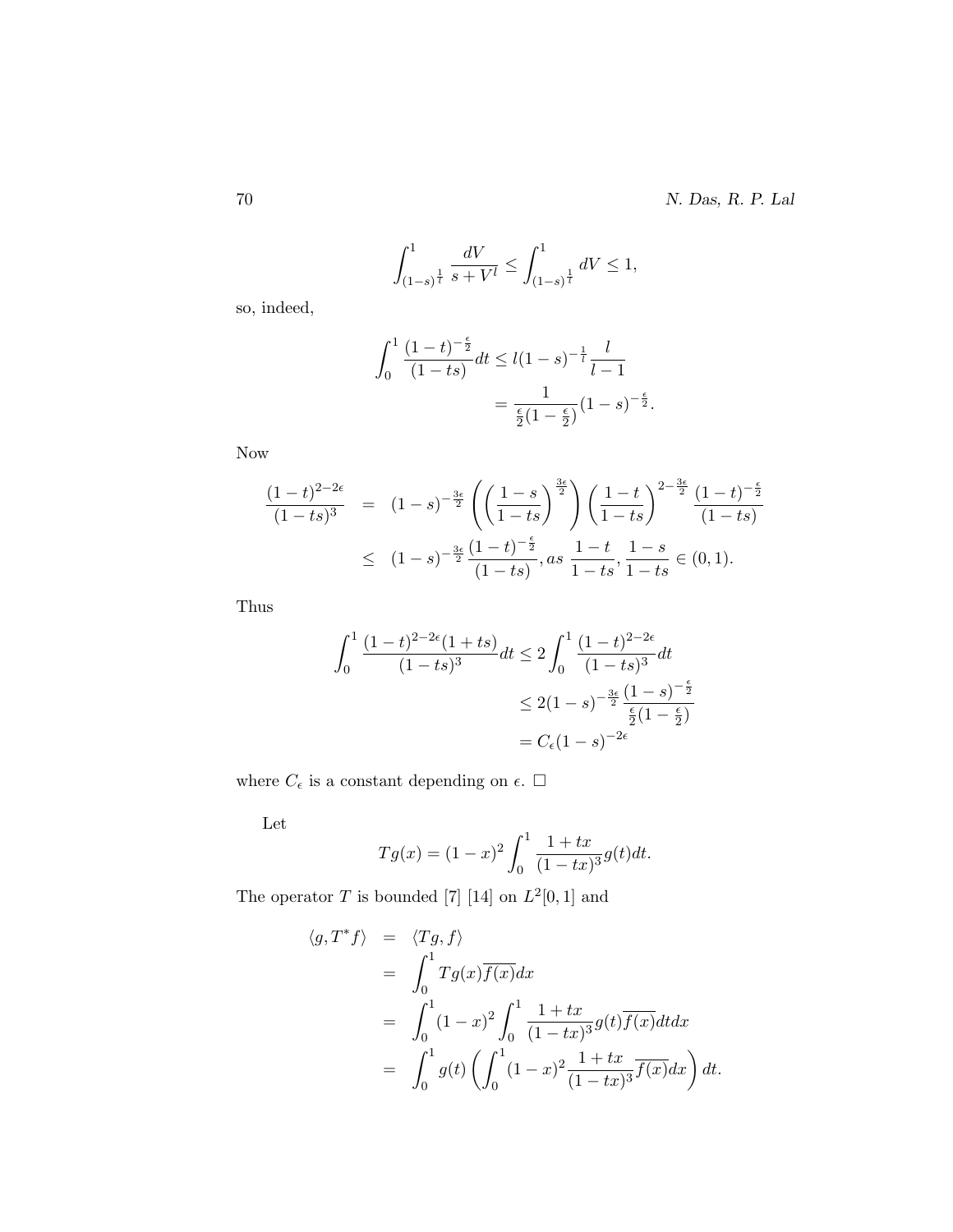Thus

$$
(T^*f)(t) = \int_0^1 (1-x)^2 \frac{1+tx}{(1-tx)^3} \overline{f(x)} dx
$$
  
= 
$$
\int_0^1 (1-x)^2 \frac{1+tx}{(1-tx)^3} f(x) dx.
$$

**Theorem 5.2.** T is not a bounded operator on  $L^1[0,1]$ .

**Proof:** The operator  $T$  is defined as

$$
(Tg)(x) = (1-x)^2 \int_0^1 \frac{1+tx}{(1-tx)^3} g(t)dt.
$$

Notice that

$$
\frac{1+tx}{(1-tx)^3} = \sum_{n=0}^{\infty} (n+1)^2 t^n x^n,
$$

 $0 < x < 1, 0 < t < 1$ . If T were bounded on  $L^1[0,1]$ , its adjoint  $T^* = S$ , where

$$
(Sf)(t) = \int_0^1 (1-x)^2 \frac{1+tx}{(1-tx)^3} f(x) dx
$$

would be a bounded operator on  $L^{\infty}[0, 1]$ . Now

$$
(S1)(t) = \int_0^1 (1-x)^2 \frac{1+tx}{(1-tx)^3} dx
$$
  
= 
$$
\int_0^1 (1-x)^2 \sum_{n=0}^\infty (n+1)^2 t^n x^n dx
$$
  
= 
$$
\sum_{n=0}^\infty (n+1)^2 t^n \int_0^1 (1-x)^2 x^n dx
$$
  
= 
$$
\sum_{n=0}^\infty \frac{2(n+1)}{(n+2)(n+3)} t^n.
$$

As  $t \to 1$ , this expression behaves asymptotically like  $\log \frac{1}{1-|z|^2}$ , hence  $S1 \notin L^{\infty}[0,1],$  so  $S=T^*$  cannot be a bounded operator on  $L^{\infty}[0,1].$   $\square$ Let  $L(H)$  be the set of all bounded linear operators from the Hilbert space H into itself. Let  $H^2(\mathbb{D})$  be the Hardy space of the disk and  $L^2_a(\mathbb{D})$  be the Bergman space of the open unit disk  $\mathbb{D}$ . Let  $W : \mathbb{H}^2(\mathbb{D}) \to L^2_a(\mathbb{D})$  be a map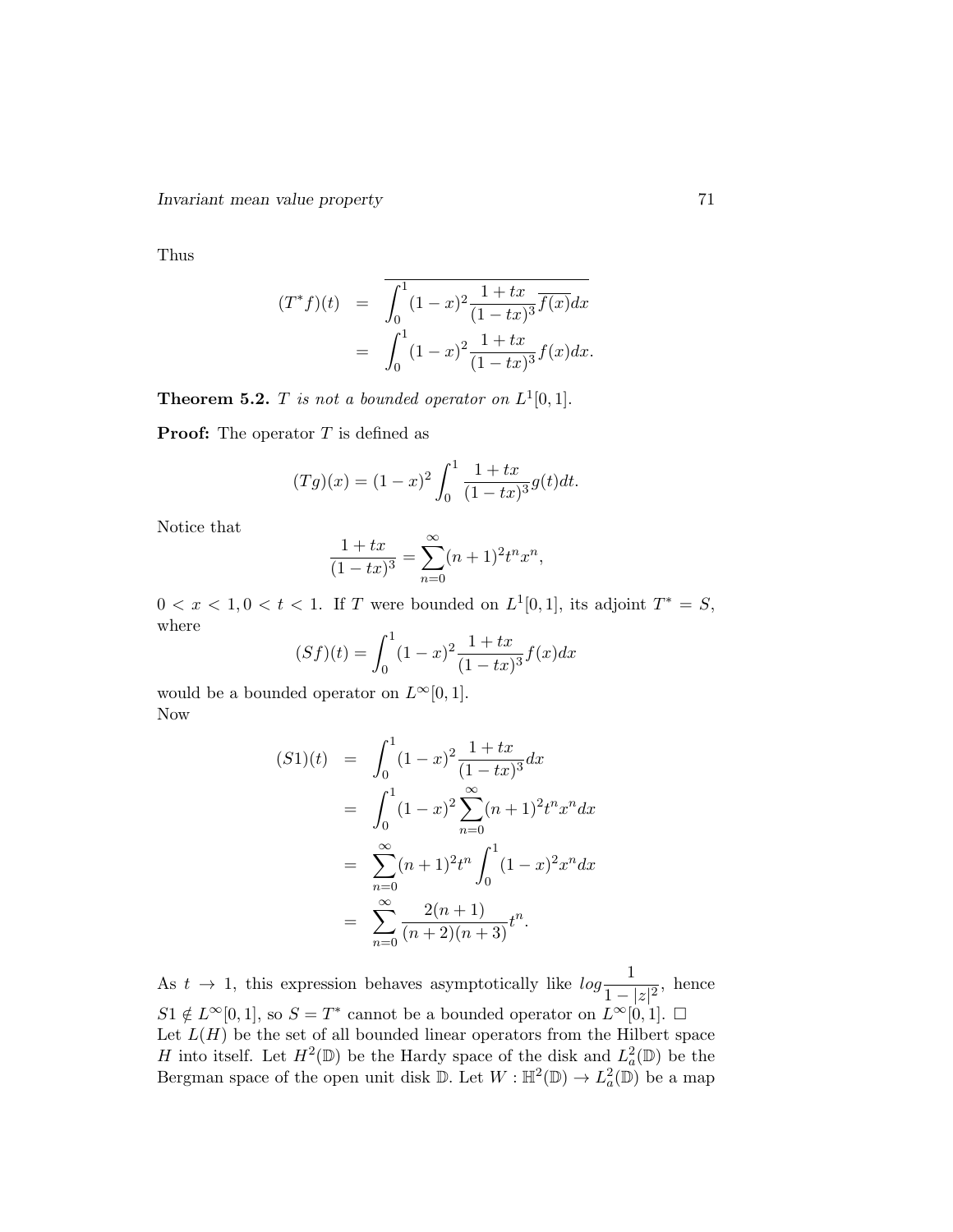that sends  $z^k$  into  $e_k =$ √  $\overline{k+1}z^k$ . Thus W is a Hilbert space isomorphism of  $\mathbb{H}^2(\mathbb{D})$  onto  $L^2_a(\mathbb{D})$ . Thus an operator  $T \in L(L^2_a)$  can be transferred to  $W^*TW \in L(\mathbb{H}^2)$ . Let  $g_\lambda(z) = \frac{1}{1-\overline{\lambda}z}, \lambda, z \in \mathbb{D}$ , the reproducing kernel of the Hardy space  $\mathbb{H}^2(\mathbb{D})$ . Let  $h_\lambda(z) = \frac{g_\lambda}{\|g_\lambda\|}, \lambda \in \mathbb{D}$  be the normalized reproducing kernel.

$$
H_{\lambda}(z) = Wh_{\lambda}(z) = (1 - |\lambda|^2)^{1/2} \sum_{k=0}^{\infty} \sqrt{(k+1)\lambda}^k z^k.
$$
 (55)

Let  $\phi$  be a radial function in  $L^{\infty}(\mathbb{D})$  and  $T_{\phi}$  be the Toeplitz operator on  $L^2_a(\mathbb{D})$  with symbol  $\phi$  defined by  $T_\phi f = P(\phi f)$  where P is the orthogonal projection from  $L^2(\mathbb{D}, dA)$  onto  $L^2_a(\mathbb{D})$ . Let  $\widetilde{\phi}(\lambda) = \langle T_{\phi}k_{\lambda}, k_{\lambda} \rangle$ , the Berezin transform of  $\phi$  and  $\phi(\lambda) = \langle T_{\phi} H_{\lambda}, H_{\lambda} \rangle$ . Since  $\phi$  is radial,

$$
\langle T_{\phi}e_j, e_k \rangle = \int_{\mathbb{D}} \phi(|z|) \sqrt{j+1} \sqrt{k+1} z^j \overline{z}^k dA(z)
$$
  
\n
$$
= \sqrt{j+1} \sqrt{k+1} \int_0^1 \phi(r) r^{j+k} \int_0^{2\pi} e^{i(j-k)t} \frac{dt}{\pi} r dr
$$
  
\n
$$
= \begin{cases} 0, \text{ when } j \neq k; \\ \text{some number } c_k, |c_k| \le ||T_{\phi}|| \text{ for some } k, \text{ when } j = k. \end{cases}
$$

In other words,  $T_{\phi}$  is a diagonal operator with respect to the basis  $\{e_j\}$ . Now if  $t = |\lambda|^2$ , then

$$
\dot{\phi}(\lambda) = \langle T_{\phi} H_{\lambda}, H_{\lambda} \rangle
$$
  
=  $(1 - |\lambda|^2) \sum_{n=0}^{\infty} c_n |\lambda|^{2n}$   
=  $(1 - t) \sum_{n=0}^{\infty} c_n t^n$ .

Further,

$$
\widetilde{\phi}(\lambda) = \langle T_{\phi} k_{\lambda}, k_{\lambda} \rangle
$$
  
=  $(1 - |\lambda|^2)^2 \sum_{n=0}^{\infty} (n+1)c_n |\lambda|^{2n}$   
=  $(1-t)^2 \sum_{n=0}^{\infty} (n+1)c_n t^n$ .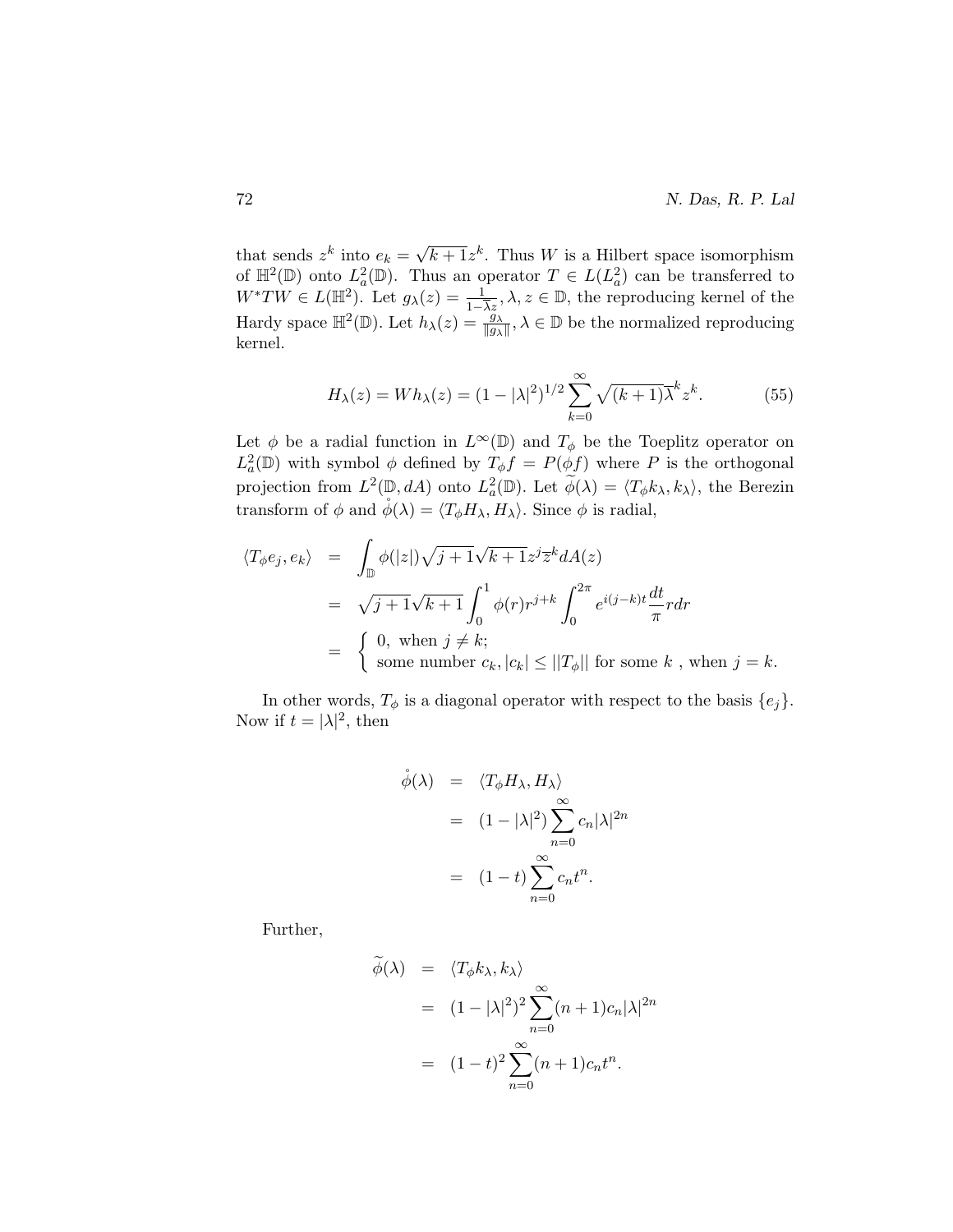Thus both  $\stackrel{\circ}{\phi}$  and  $\stackrel{\sim}{\phi}$  are radial functions and we shall show below that if  $\stackrel{\sim}{\phi}$ has a limit as  $t \to 1$ , then  $\phi$  has a limit as  $t \to 1$  and both limits are equal.

**Theorem 5.3.** If 
$$
\lim_{t \to 1} (1 - t)^2 \sum_{n=0}^{\infty} (n + 1)c_n t^n
$$
 exists, then so does  $\lim_{t \to 1} (1 - t) \sum_{n=0}^{\infty} c_n t^n$  and the two are equal.

**Proof:** We have seen that if  $|\lambda|^2 = t$ , then  $(1-t)\sum_{n=1}^{\infty}$  $n=0$  $c_n t^n = \dot{\phi}(\lambda)$  and  $\widetilde{\phi}(\lambda) = (1-t)^2 \sum_{n=1}^{\infty}$  $n=0$  $(n+1)c_nt^n$  where  $c_n = \langle T_{\phi}e_n, e_n \rangle$ . Since  $t \in (0,1)$  is real,

splitting the coefficients into real and imaginary parts will produce the same splitting of both  $\phi$  and  $\phi$ ; thus there is no loss of generality in assuming that all the  $c_n$ 's are real.

Let  $C = ||T_{\phi} || +1$ , then C is finite, and since

$$
\lim_{t \to 1} (1 - t) \sum_{n=0}^{\infty} Ct^n = \lim_{t \to 1} (1 - t)^2 \sum_{n=0}^{\infty} (n + 1)Ct^n = C,
$$

we may replace  $c_n$  by  $c_n + C$  throughout. Thus, it suffices to consider the case when all  $c_n \geq 1$ . Then clearly

$$
\lim_{t \to 1} \sum_{n=0}^{\infty} c_n t^n = +\infty.
$$

Observe that

$$
\frac{d}{dt}\left(\sum_{n=0}^{\infty}c_nt^{n+1}\right) = \sum_{n=0}^{\infty}(n+1)c_nt^n\tag{56}
$$

and

$$
\frac{d}{dt}\left(\frac{t}{1-t}\right) = \frac{1}{(1-t)^2}.
$$

Therefore using L'Hospital's rule (56) yields that if

$$
\lim_{t \to 1} (1-t)^2 \sum_{n=0}^{\infty} (n+1)c_n t^n
$$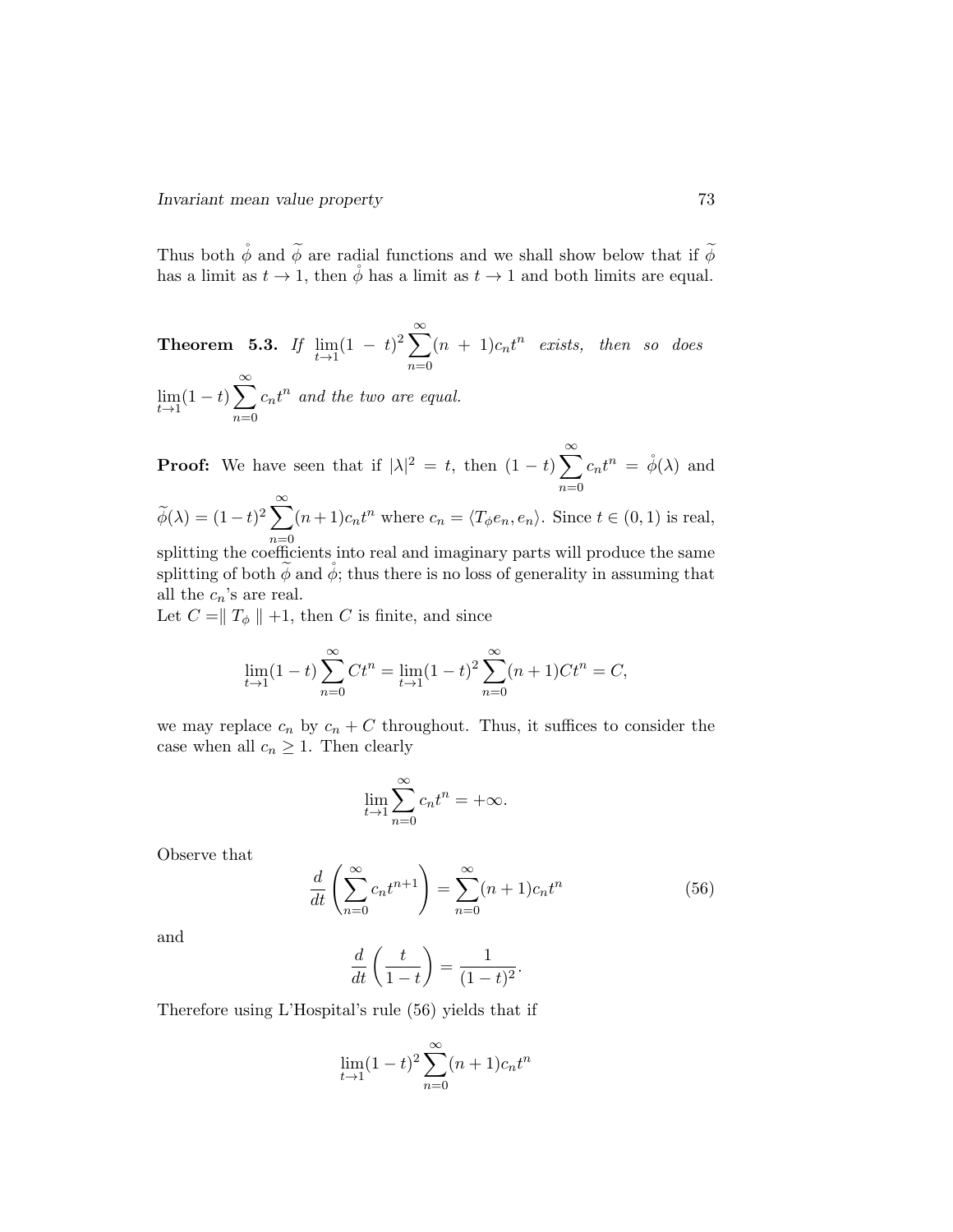exists, then so does

$$
\lim_{t \to 1} (1 - t) \sum_{n=0}^{\infty} c_n t^n
$$

and the two are equal.  $\Box$ 

**Remark 5.1.** Notice that the fixed point  $V(t)$  of the operator  $T$  satisfies the integral equation

$$
V(t) = (1 - t)^2 \int_0^1 \frac{1 + ts}{(1 - ts)^3} V(s) ds.
$$
 (57)

If  $m \in \mathbb{Z}_+$ ,

$$
V\left(\frac{1}{m}\right) = (m-1)^2 \int_0^1 \frac{m+s}{(m-s)^3} V(s) ds.
$$

Thus  $V(1) = 0, V(0) = \int_0^1$ 0  $V(s)ds$  and  $V(\frac{1}{2})$  $(\frac{1}{2}) = (\int_{0}^{1}$ 0  $2 + s$  $\frac{2+8}{(2-s)^3}V(s)ds.$ 

If constants are the only solutions of the integral equation (57) then  $V'(t) = 0$  for all t and for all  $V \in C[0,1) \cap L^1[0,1]$  satisfying the integral equation

$$
V(t) = (1 - t)^2 \int_0^1 \frac{1 + ts}{(1 - ts)^3} V(s) ds.
$$

Notice that

$$
\frac{1+ts}{(1-ts)^3} = \frac{2}{(1-ts)^3} - \frac{1}{(1-ts)^2}.
$$

Hence

$$
\frac{d}{dt} \left[ \frac{1+ts}{(1-ts)^3} \right] = 2 \left[ \frac{-3(1-ts)^2(-s)}{(1-ts)^6} \right] - \frac{(-2)(1-ts)(-s)}{(1-ts)^4}
$$

$$
= \frac{6s}{(1-ts)^4} - \frac{2s}{(1-ts)^3}.
$$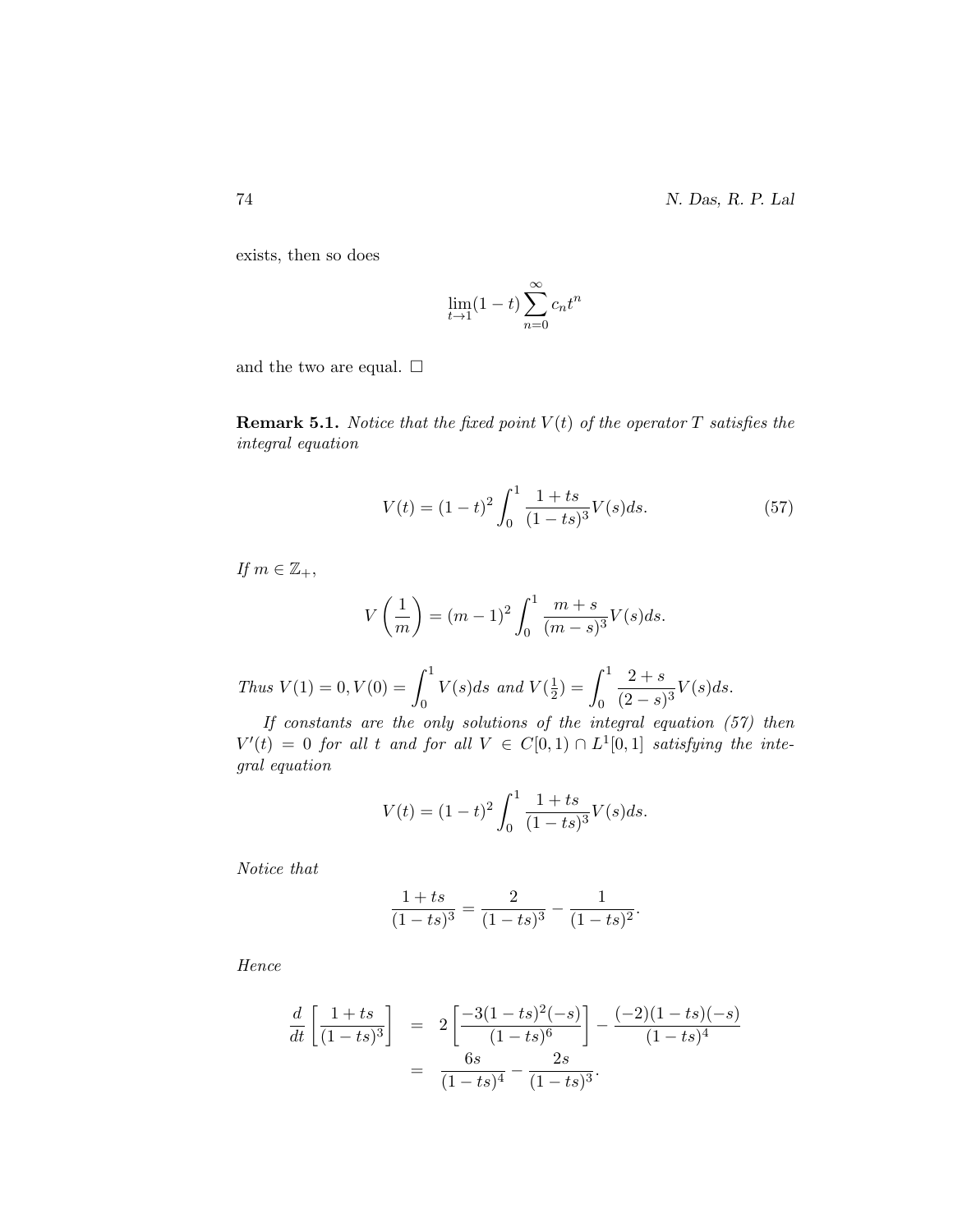Thus

$$
V'(t) = -2(1-t)\int_0^1 \frac{1+ts}{(1-ts)^3}V(s)ds + (1-t)^2\int_0^1 \left[\frac{6s}{(1-ts)^4} - \frac{2s}{(1-ts)^3}\right]V(s)ds
$$
  
\n
$$
= 2(1-t)\int_0^1 \left[-\left(\frac{1+ts}{(1-ts)^3}\right) + (1-t)s\left(\frac{3}{(1-ts)^4} - \frac{1}{(1-ts)^3}\right)\right]V(s)ds
$$
  
\n
$$
= 2(1-t)\int_0^1 \left[-\left(\frac{1+ts}{(1-ts)^3}\right) + (1-t)s\left(\frac{3-1+ts}{(1-ts)^4}\right)\right]V(s)ds
$$
  
\n
$$
= 2(1-t)\int_0^1 \left[-\left(\frac{1+ts}{(1-ts)^3}\right) + (1-t)s\left(\frac{2+ts}{(1-ts)^4}\right)\right]V(s)ds
$$
  
\n
$$
= 2(1-t)\int_0^1 \left[\frac{-1+t^2s^2+2s+ts^2-2ts-t^2s^2}{(1-ts)^4}\right]V(s)ds
$$
  
\n
$$
= 2(1-t)\int_0^1 \left(\frac{-1+2s-2ts+ts^2}{(1-ts)^4}\right)V(s)ds
$$
  
\n
$$
= 2(1-t)\int_0^1 \frac{2(1-ts)-s(1-ts)+3(s-1)}{(1-ts)^4}V(s)ds
$$
  
\n
$$
= 2(1-t)\int_0^1 \frac{2}{(1-ts)^3}V(s)ds - 2(1-t)\int_0^1 \frac{s}{(1-ts)^3}V(s)ds
$$
  
\n
$$
+ 2(1-t)\int_0^1 \frac{3s-3}{(1-ts)^3}V(s)ds.
$$

Thus  $V'(t) = 0$  if and only if

$$
\int_0^1 \frac{2-s}{(1-ts)^3} V(s) ds = \int_0^1 \frac{3(1-s)}{(1-ts)^4} V(s) ds.
$$

If  $0 < t < 1, 0 < s < 1$ , then it is easy to check that

$$
\frac{1+ts}{(1-ts)^3} = \sum_{m=0}^{\infty} (m+1)^2 t^m s^m.
$$

Thus

$$
(1-x)^2 \int_0^1 \frac{1+tx}{(1-tx)^3} dt = (1-x)^2 \int_0^1 \left(\sum_{m=0}^\infty (m+1)^2 t^m x^m\right) dt
$$

$$
= (1-x)^2 \sum_{m=0}^\infty \left[ (m+1)^2 x^m \frac{t^{m+1}}{m+1} \right]_0^1
$$

$$
= (1-x)^2 \sum_{m=0}^\infty (m+1) x^m.
$$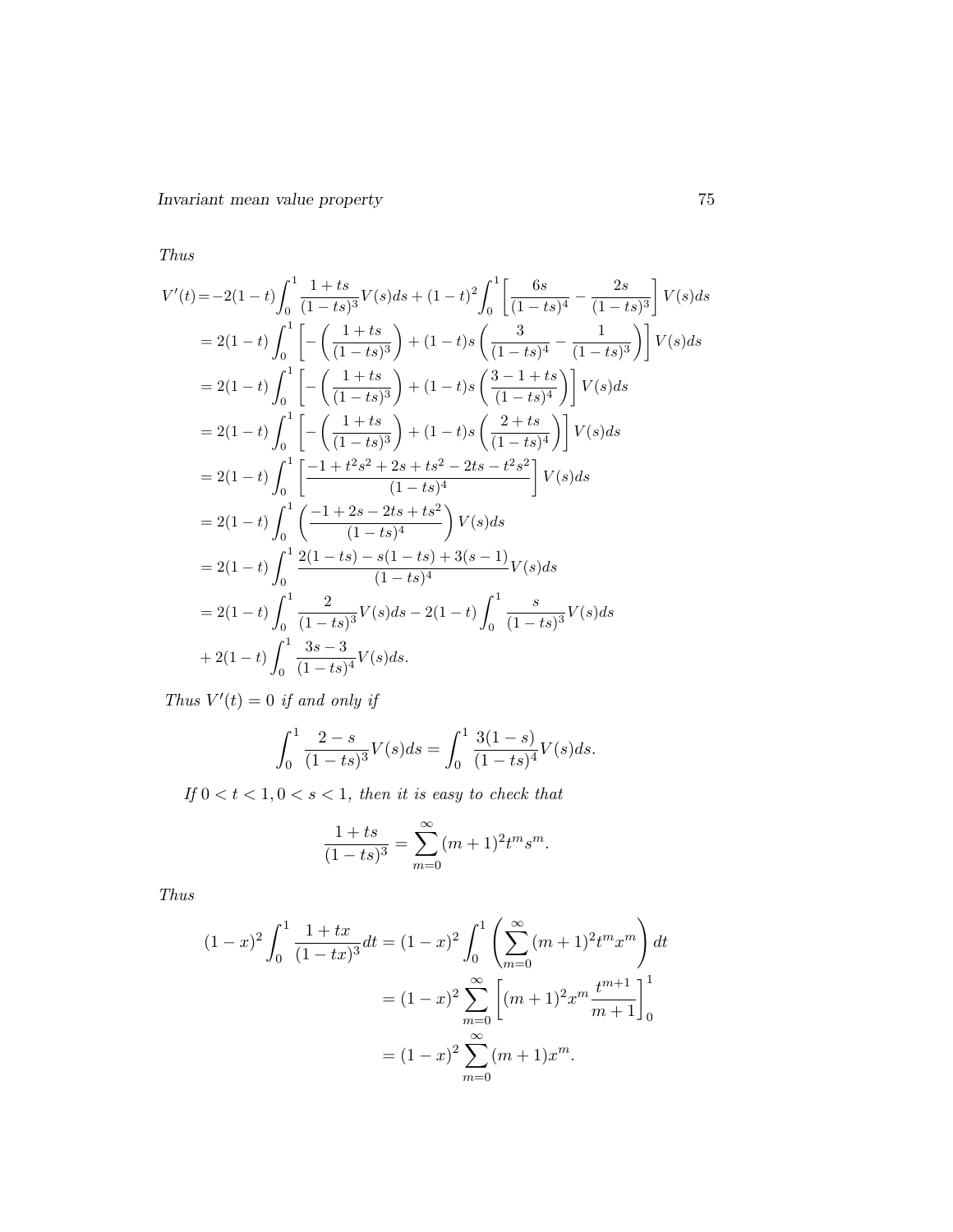Suppose

$$
Tg(x) = (1-x)^2 \int_0^1 \frac{1+tx}{(1-tx)^3} g(t) dt = (1-x)^2 \sum_{m=0}^\infty (m+1) a_m x^m.
$$

In the following theorem, we shall show that if

$$
Tg(x) = (1 - x)^2 \sum_{m=0}^{\infty} (m+1)a_m x^m
$$

and if the sequence  $\{m(a_m - a_{m-1})\}$  is bounded then  $\lim_{x \to 1^{-}} Tg(x) = 0$  implies  $\lim_{m\to\infty} a_m = 0.$ 

Theorem 5.4. Let  $Tg(x) = (1-x)^2 \sum_{n=1}^{\infty}$  $m=0$  $(m+1)a_mx^m$ . Suppose the sequence  ${m(a_m - a_{m-1})}$  is bounded and  $\lim_{x \to 1^{-}} Tg(x) = 0$ . Then  $\lim_{m \to \infty} a_m = 0$ . **Proof:** Let  $b_0 = a_0$ , let  $b_m = (m+1)a_m - ma_{m-1}$ , for  $m \ge 0$ . Now

$$
0 = \lim_{x \to 1^{-}} Tg(x) = \lim_{x \to 1^{-}} (1 - x)^2 \sum_{m=0}^{\infty} (m+1)a_m x^m
$$
  
= 
$$
\lim_{x \to 1^{-}} (1 - x) \left[ a_0 + \sum_{m=1}^{\infty} ((m+1)a_m - ma_{m-1}) x^m \right]
$$
  
= 
$$
\lim_{x \to 1^{-}} (1 - x) \left[ a_0 + \sum_{m=1}^{\infty} b_m x^m \right].
$$

Thus,

$$
\lim_{x \to 1^{-}} (1 - x) \sum_{m=0}^{\infty} b_m x^m = 0.
$$

It is given that  ${b_m}$  is bounded since  $b_m = m(a_m - a_{m-1}) + a_m$ . A result from [12] states that for a sequence  $\{c_m\}$  such that

$$
\lim_{x \to 1^{-}} (1 - x) \sum_{m=0}^{\infty} c_m x^m = 0
$$

and such that  ${c_m}$  is bounded, we have that

$$
\lim_{m \to \infty} \frac{1}{m+1} \sum_{k=0}^{m} c_k = 0.
$$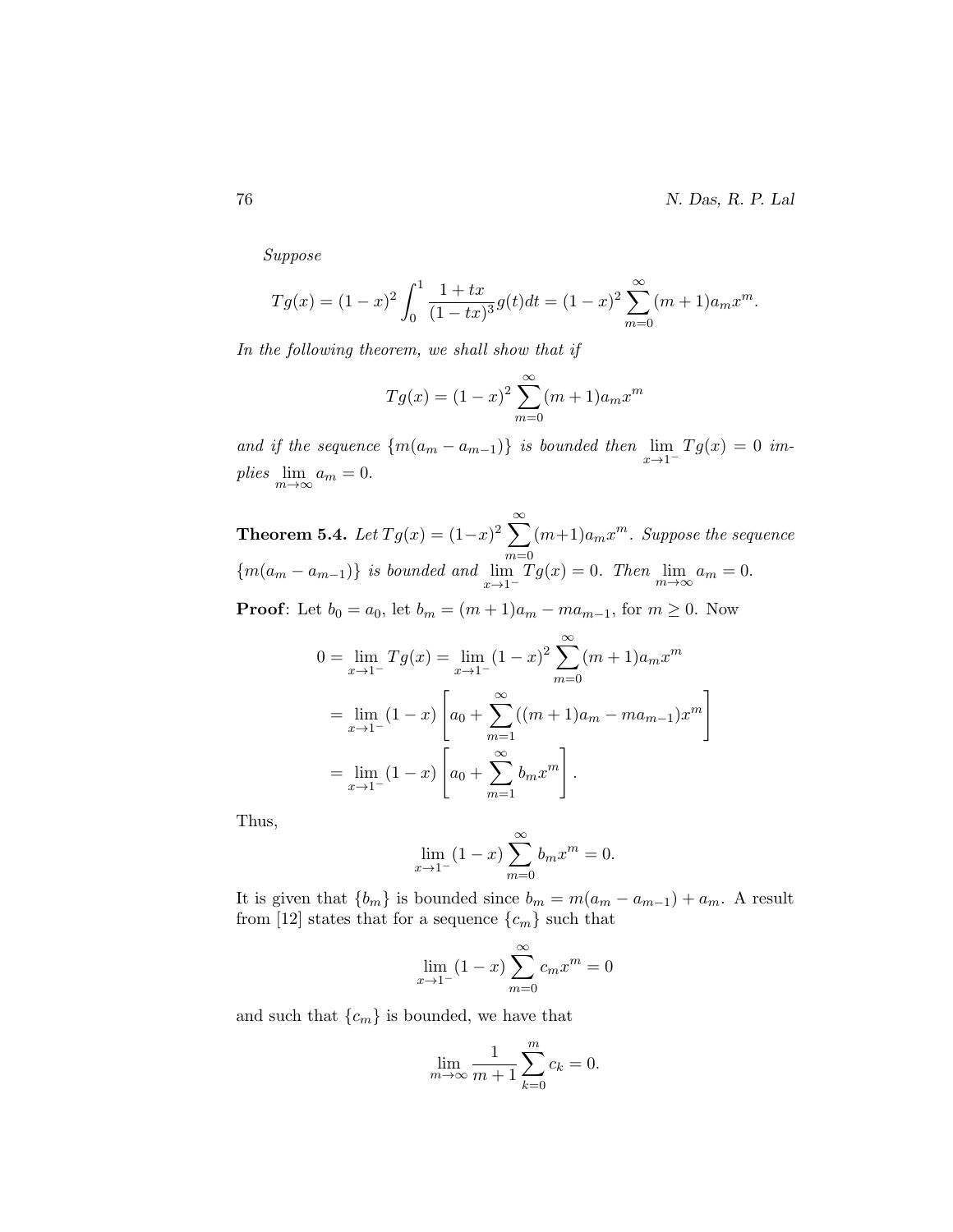Hence we obtain,

$$
\lim_{m \to \infty} \frac{1}{m+1} \sum_{k=0}^{m} b_k = 0.
$$

But

$$
\frac{1}{m+1} \sum_{k=0}^{m} b_k = \frac{1}{m+1} \left( a_0 + \sum_{k=1}^{m} \left[ (k+1)a_k - ka_{k-1} \right] \right)
$$

$$
= \frac{1}{m+1} \left[ (m+1)a_m \right] = a_m
$$

and we have that  $\lim_{m\to\infty} a_m = 0.$   $\Box$ 

Notice that the condition that  $m(a_m - a_{m-1})$  is bounded is a criterion on the oscillation of the sequence  $\{a_m\}$ , it requires that the rate of oscillation cannot be slower than  $\frac{1}{m}$ . Notice that as long as the oscillation of a sequence tends to zero, i.e., as long as  $a_m - a_{m-1} \longrightarrow 0$ , as  $m \longrightarrow \infty$ , we have that either the sequence converges, or that the sequence has an uncountable set of accumulation points.

# References

- [1] Ahern, P., Flores, M. and Rudin, W., "An invariant volume-meanvalue property", J.Funct. Anal. 111(1993), 380-397.
- [2] Ahern, P., Bruna, J. and Cascante, C., " $H^p$  theory for generalised Mharmonic functions in the unit ball", Centre De Recerca Mathematica Institute D'estudies, 264 (1994), 1-26.
- [3] Armigate, D.H. and Goldstein, M., "The volume mean value property of harmonic functions", Journal of complex variables, 13 (1990), 185- 193.
- [4] Axler, S. and Cuckovic, Z., "Commuting Toeplitz operators with harmonic symbols", Integral Equations Operator Theory 14(1991), 1-12.
- [5] Bruna, J. and Detraz, J., "A converse of the volume mean value property for invariant harmonic functions", Proc. Amer. Math. Soc. 122 (1994), 1029–1034.
- [6] Englis, M., "Functions invariant under the Berezin transform", J. Funct. Anal. 121(1994), 233-254.